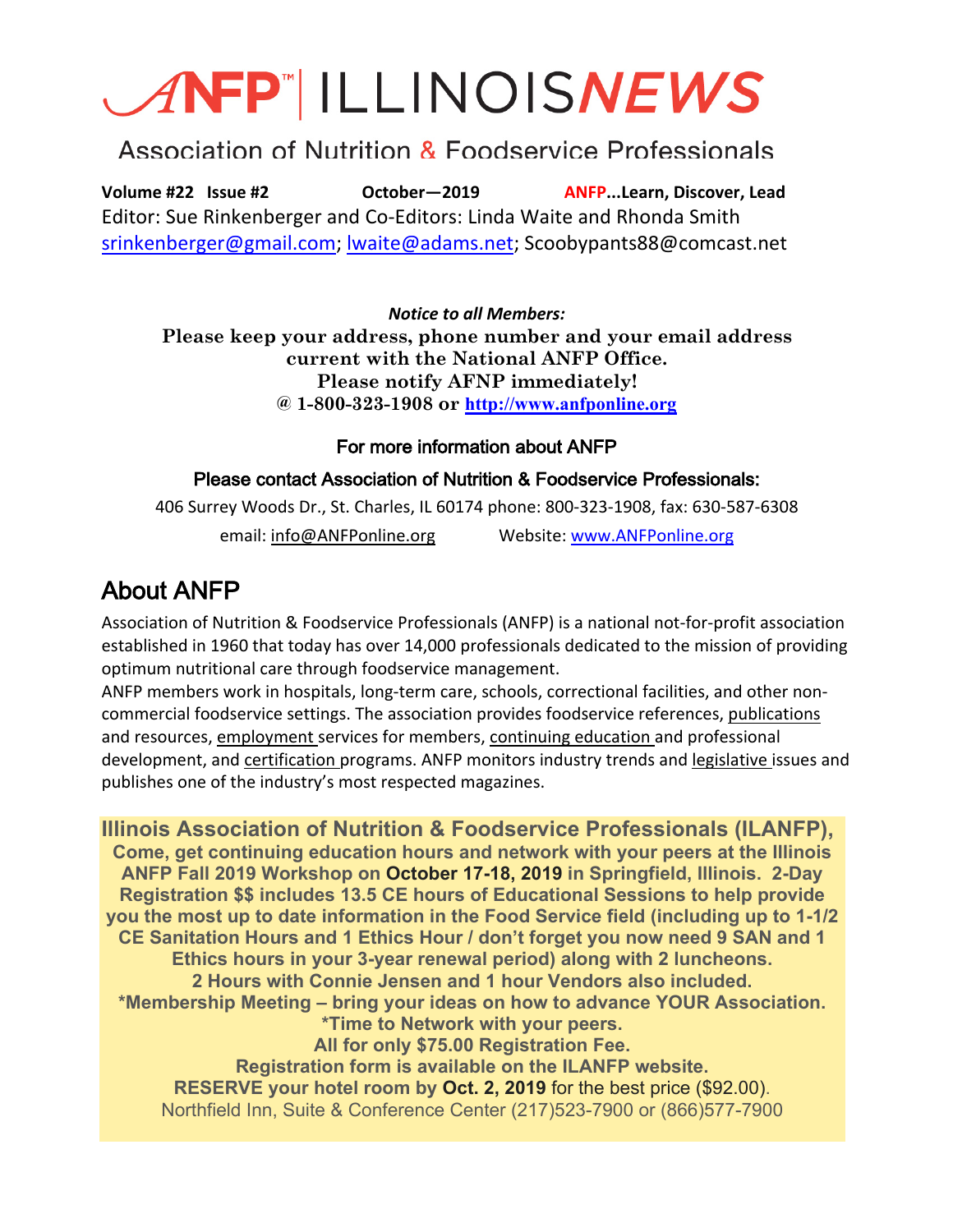**Want to know what else is going on with ILANFP? Read the newsletters at www.anfponline.org/events-community/chapters/chapter-pages/illinois/home.**

# **See you at the meeting!**

# In This Issue:

 Illinois ANFP Established March 4, 1963 – *55 years in 2018* (visit website to view pictures) Fall 2019 State Membership Meeting Information (**Registration also online at ILANFP**) 2018 – 2019 Board of Directors (Getting to Know Your Elected Officers/Contact Information) Membership Survey By-law Changes President's Message Years of Service / Help recognize them at the Fall State Workshop Treasurer's Report Food Service Week – October 6-12, 2019 New Professional Ethics CE Requirement ANFPtv Video Platform #CDM Matters September National Food Safety Month

# **ANFP:**

# Mission: Position the Certified Dietary Manager as the expert in foodservice management and food safety. Vision: The Certified Dietary Manager is the cornerstone of the collaborative Dietetics profession.

# **REACH FOR THE MOON OR STARS: ENHANCE THE BASICS TO REACH YOUR MISSION**

Why Attend ILANFP Fall State Workshop?

- 1. Learn to Tackle Your Biggest Foodservice Challenges
- 2. Gain up to 13.5 Hours of Continuing Education to Nurture Your Career
- 3. Expand Your Connections with Expo Vendors
- 4. Gather Knowledge to Implement and Impress
- 5. Network with Like-Minded Individuals in the Industry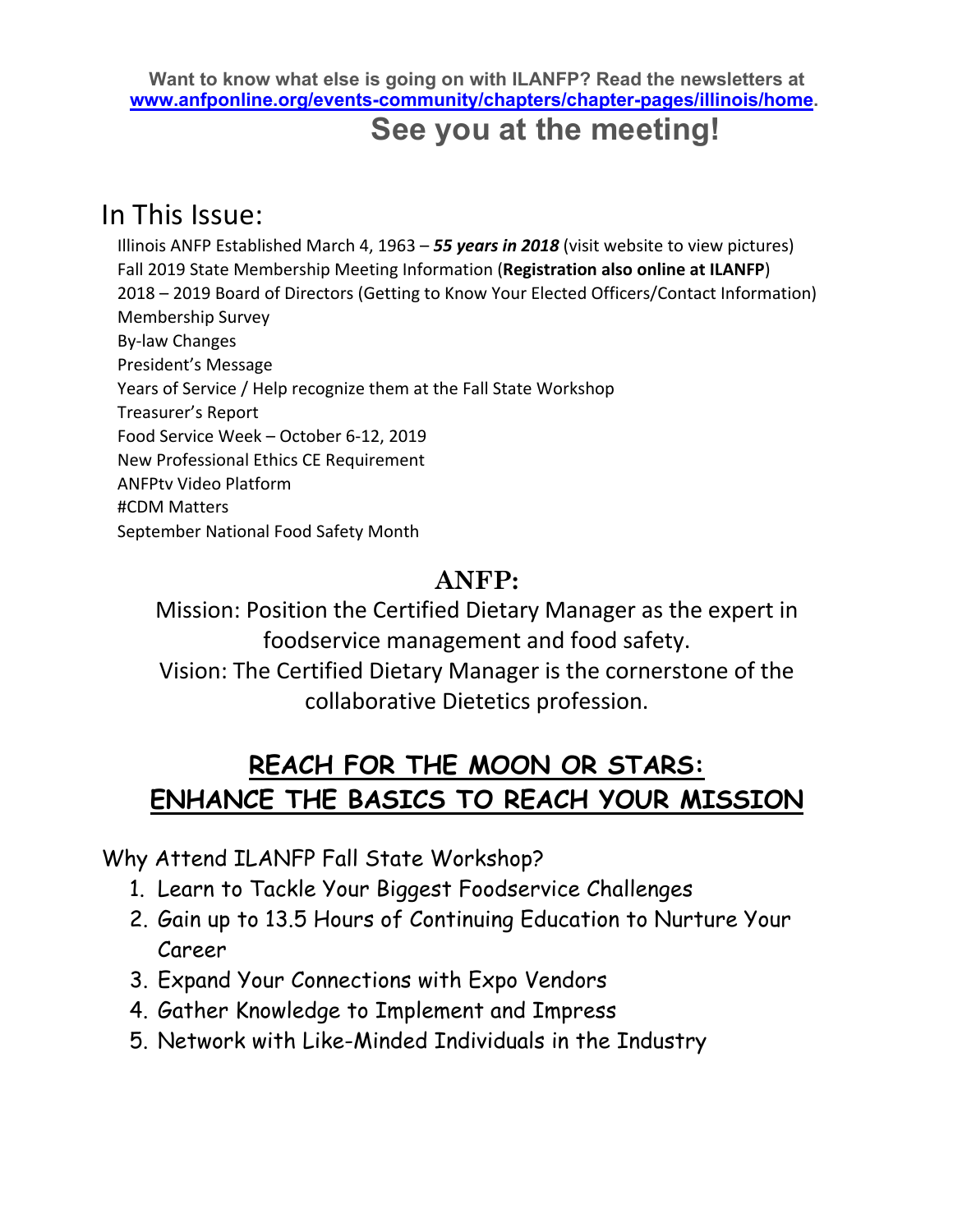# *UPCOMING DATES:*

# **ILANFP Fall Workshop – Oct. 17-18, 2019 – Springfield, IL**

 **Chapter Meetings – Many ANFP state chapters host spring and fall meetings. Visit the ANFP website periodically to learn about chapter meetings as dates and locations become available. www.ANFPonline.org/Chapters**

### A message from the President:

Hello fellow Nutrition Food Professionals. I want to let you know I am excited about our new year and hoping you will join us for our meeting in Springfield, Illinois, October 17 and October 18. Many of you are trying to figure out why should I go to the meeting? What's in it for me? For an investment of 77 cents a day this is what you get in return:

1. You can earn 13.5 credit hours. Your money goes to helping IANFP increase it membership participation.

2. You can physically be with others who can relate to your day to day struggles. Sometimes as we are going to our day to day struggles it feels like we are alone. Two days to get refresh and return to a service that is much needed.

3. You can support the board and committee members who yearly do the leg work to keep IANFP afloat. Your coming to the state meeting is a vote you think we are meeting your needs. We have 588 members, currently only 10% attend the meeting. Our goal is to have a 10 % increase— 100% increase would be heaven on earth.

4. You can first hand tell us what you want out of your association.

5. You can help support a local charity. Meet the face of the charity and have an opportunity to ask questions.

6. You can participate in our award ceremony that recognizes nutrition food professionals for their years of service (i.e., our academy awards).

7. You can first hand help us to thank a fellow vendor and administrator who have supported our cause.

8. You can possibly win a registration to another fall, spring or national meeting.

9. Come for an evening ice breaker Thursday at 7 pm called CLR that you can teach to your activity director, family and friends with an opportunity to walk away with the pot. Location to be announced.

### **Looking forward to seeing you all. Rosalind**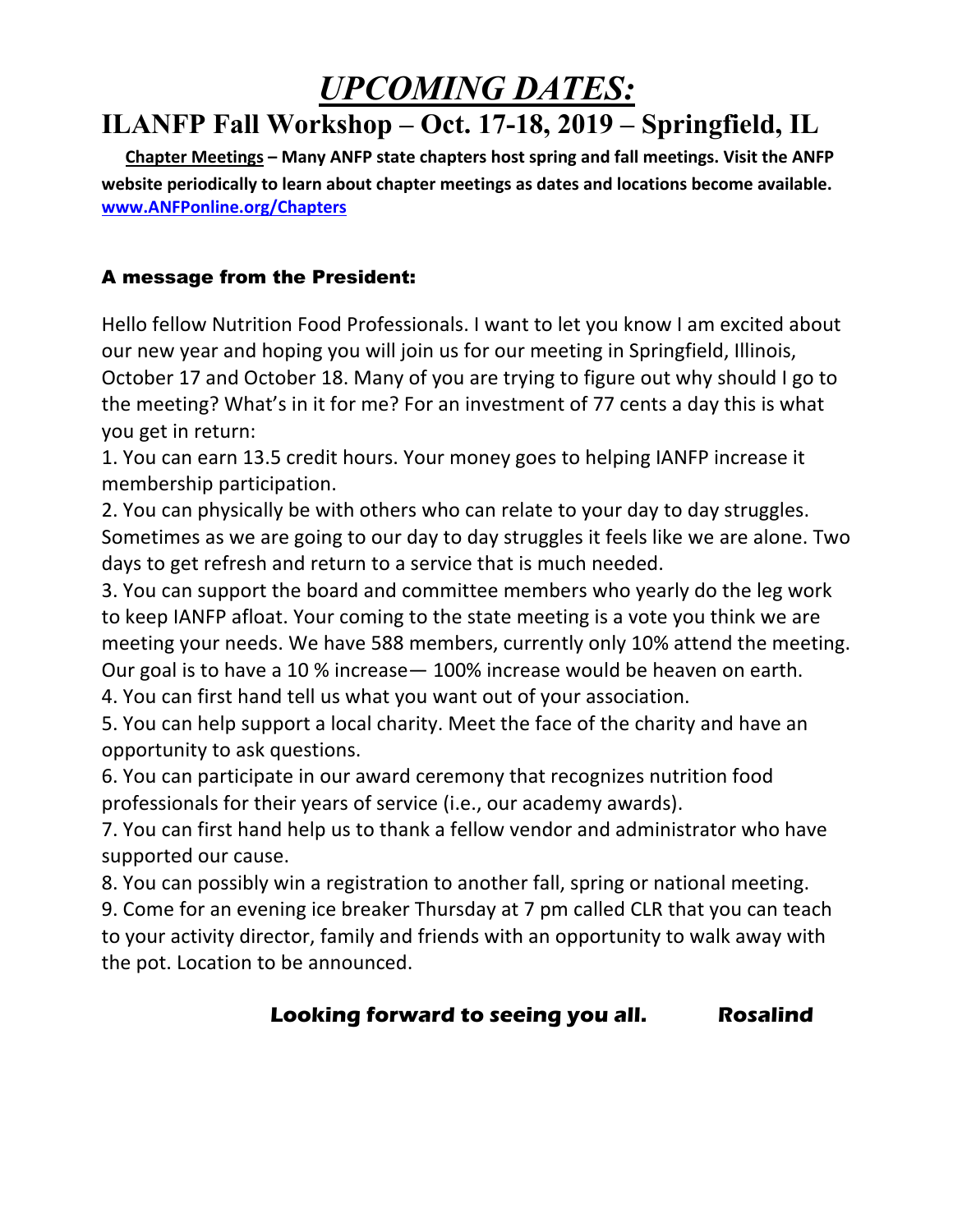#### **WELCOME NEW CERTIFIED CDMS IN ILLINOIS**

June Boice, Janene Bowman, Cassandra Carter, Angela Cookson, Andy DeTolve, Al Gracia, Cory Harget, Donna Horner, Donnell Johnson, Cheryl Nicosia, Preeti Padmanabham, Linda Ponce DeLeon, Richard Rogers, Scott Thompson, Jacinta Williams, Lisa Zeschke

#### **2019 ILANFP MEMBERS CELEBRATING SERVICE ANNIVERSARIES 5 Years**

Tabitha Brownell, Melissa Campbell, Rhonda Clark, Jessica Eder, Julie Flynn, Sharon Froney, Marcie Hartke, Karen Herbsleb, Melissa Hunt, Sandra Jockisch, Margaret Miller, Elizabeth Neophytou, Kathleen Orozco, Stephane Perrin, Agnieszha Pokorska, Sarah Porter, Charles Radka, Laura Rios, Sharon Sheppard, Nicola Torres, Cynthia Wells

#### **10 Years**

Tina Ash, Robert Bennick, Rachel Bloomberg, Linda Boykin, Cathy Brummet, Tina Chapman, Janelle Ditta, David Kuhn, Vincent Larson, Paula Muse, Eric Snider, Gerald Strickland, Franklyn Taylor, Billye Titus, Elliot Triplett

#### **15 Years**

Christine Bulger, Amber Carlson, Nancy Cravens, Colleen Crowley, Chuck Eckhoff, Rachael Ellis, Margaret Martin, Mark Nenadov, Toma Newburn, Christy Rickman, Valerie Thompson, Bernadine Whiteman, Michael Zabel

#### **20 Years**

Teresa Arcos, Lori Brittain, Jeri Glick, Juan Herrera, Devin Huner, Lisa Korte, Fathea Lipovsky, Lisa Maez, Susan Mareth, Kara O'Mahoney, Sarah Riggs, Beverly Taylor

#### **25 Years**

Sheila Berry, Deborah Bolster, Judith Curtis, Debra Hemp, Shelby Lewis, Susan Setzekom, Glenna Turner, Patty Witte

#### **30 Years**

Robert Allen, Rosalind Davis, Terri Edens, Laura Grimsley, Linda Waite

#### **35 Years**

Rebecca Nidey, Annette Wenzler

#### **NEW Professional Ethics CE Requirement Effective June 1, 2019**

At a recent meeting, the Certifying Board for Dietary Managers (CBDM) voted to require that CDM, CFPPs earn one continuing education (CE) hour focusing on professional ethics during their three-year recertification period. (This policy will not impact the total number of CE hours required over three years, which will remain at 45.) Members attending the 2019 Fall ILANFP Workshop will meet this requirement.

#### **ANFPtv Hitting Its Stride**

In August 2018, ANFP released its newest member benefit, the ANFPtv video platform. There are current more than 100 videos available on the site.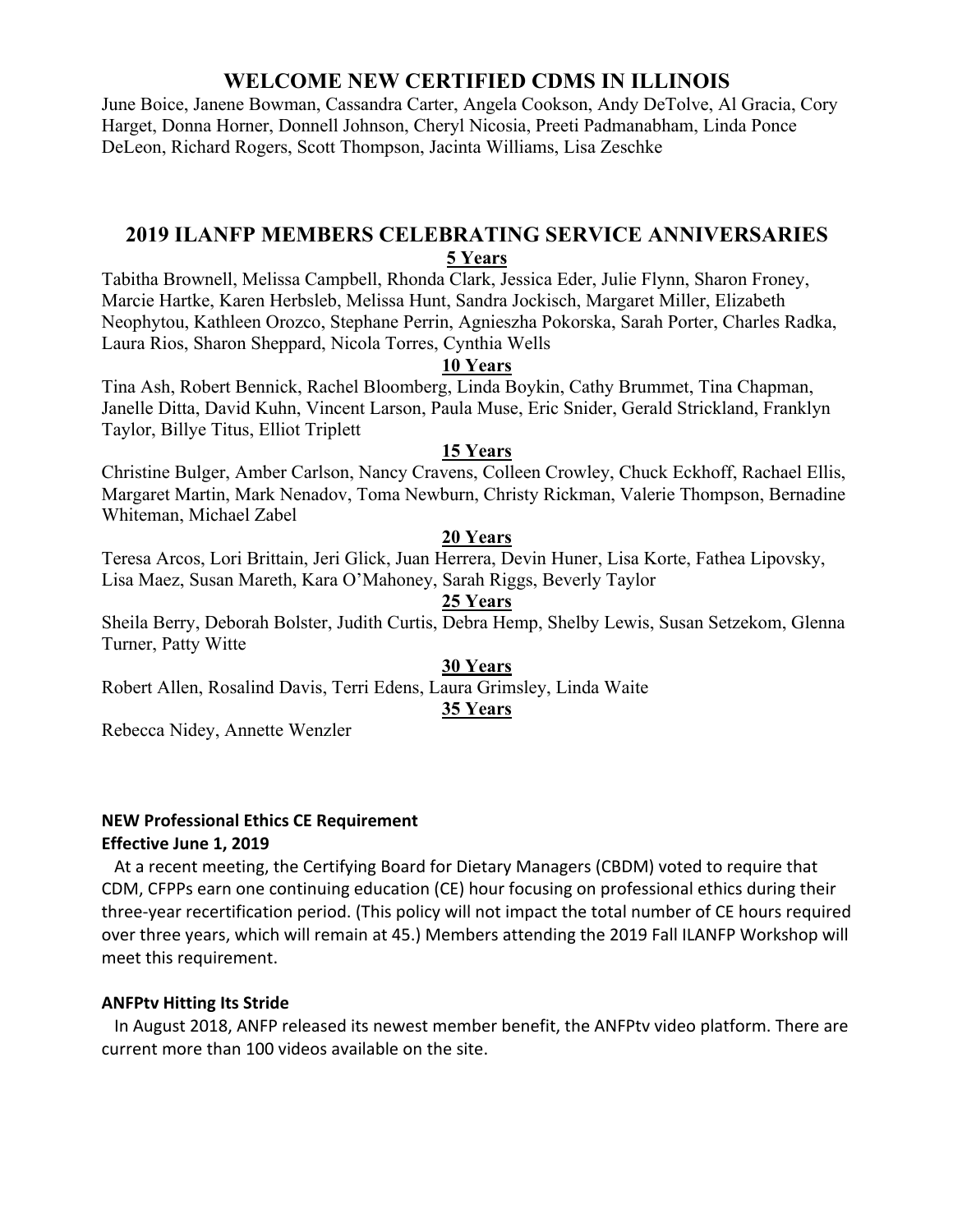#### **Illinois Association of Nutrition & Foodservice Professionals, (ILANFP) Fall 2019 Workshop REACH FOR THE MOON OR STARS: ENHANCE THE BASICS TO REACH YOUR MISSION**

#### **Northfield Inn, Suites, & Conference Center**

**Day 1 Thursday October 17, 2019** Total Day 7.5 CE - 5 Gen. Hrs, 1 Food Show Hr, 1.5 Sanitation Hrs 9:00 - 9:30 am**. Registration**

- 9:30– 11:00 a.m**. Spotlight Sanitation; Know the Current Regulations, (1.5 hrs) -** April Caulk, MPH,LEHP, Food Program Manager, IDPH, Division of Environmental Health Food, Dairies, & Devices Section
- 11:00 am– 12:00 am**. – Lunch, Election of Board Members**
- 12:00– 1:30 pm**. Add "Super Foods" and Foods with Phytochemicals to Enhance Your Diet (1.5 hrs)** Nancy Barwick, MS, RDN, CD, Regional Dietitian, Western Region with Lyons-Magnus
- 1:30 2:30 pm**. Vendor Show & Expo (1 hr)**
- 2:30 3:30 pm**. Explore Basic Products for Success in Foodservice Operations Today to Innovations for Space Age Missions (1hr)** - Vendor Representatives
- 3:30 4:45 pm**. The Foodservice Technology Revolution: Is Your Operation Looking to the Future? (1.25 hrs) -** Amy Bollam, RD, LD, MPS-Director of Development of Training & Support Programs at Health Technologies.
- 4:45 6:00 pm**. Dairy Products Are Stars in the Farm to Table Movement Plus Contain Quality Nutrients for All (1.25 hrs) –** Jill Williams, MPH,RDN, St. Louis District Dairy Council **October 17, 2019 Wrap Up**

**Day 2 Friday October 18, 2019** Total Day 2 CE- 5.0 Gen. Hrs, 1 Ehics hour Total 2 Days CE-13.5 hrs

- 7:30 8:00 a.m. **– Registration for new attendees**
- 8:00 9:30 a.m**. Use Basic Culinary Skills as a Satellite to Prepare Other Great Food (1.5 hrs)** Nick Goldstein, CDM, CFPP, Director of Management Solutions with IIT-Source Tech /Michael Wickett, CDM,CFPP
- 9:30 11:30 a.m.—**Explore Phase 3 and Engineer Quality Outcomes to Phase 2 Challenges, (2.0 hrs) –** Connie Jensen RD, LDN, - IDPH Division Chief Long Term Care and Section Chief for Education & Training
- 11:30 –1:00 p.m**. – Lunch, Member Meeting, Results of Election**
- 1:00 1:30 p.m.- **Update on ANFP Government Affairs: Carry a Torch to Your Congressman (.5 hr)-** Sue Rinkenberger, CDM, CFPP, Linda Waite RD, LDN, CDM
- 1:30 2:30 p.m. **– Ethics for Professionals in 2019 and the Future(1.0 hr) -** Sue Rinkenberger, CDM, CFPP

 2:30 -3:30 p.m. **Change the Approach Path of Children in Crisis to One of Hope and Shining Light Tomorrow (1.0 hr) -**Tamara Doyle, MS, Exec. Director of Mini O'Beirne Crisis Nursery\*

3:30 – 4:00 pm. **– Evaluation and Workshop Wrap Up**

**\*Support** with a monetary donation, diapers sizes 4,5, or 6, baby wipes, Enfamil formula, canned fruits & vegetables, trash bags & Lysol sprays. See newsletter or Chapter web site or www.miniobeirne.org for list of specific items.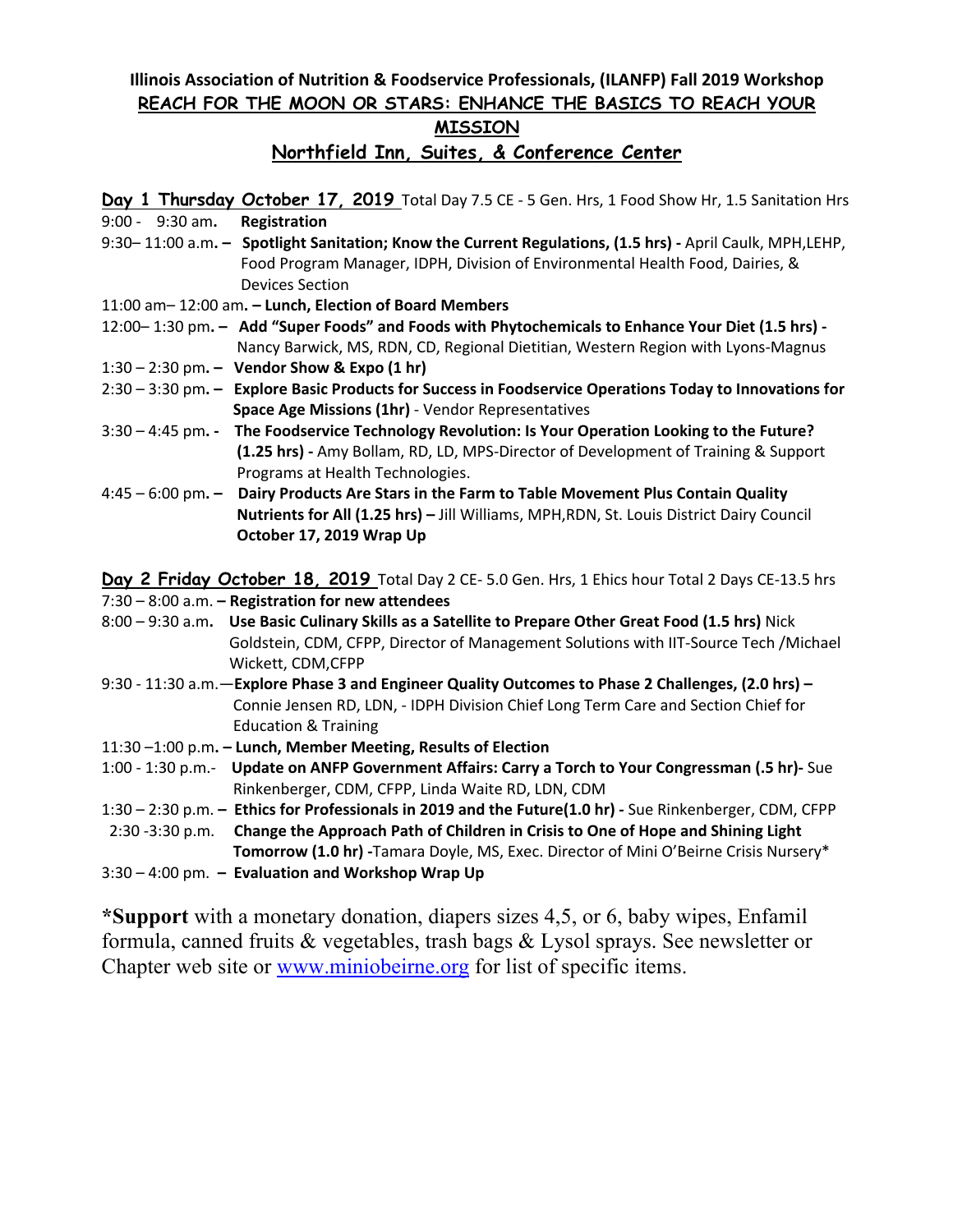### **REGISTRATION:** MAKE CHECKS PAYABLE TO: Illinois ANFP **Mail to Linda Waite, 706 Main Street, Golden, Illinois 62339 post marked no later than October 11, 2019**

Name Member #

Address\_\_\_\_\_\_\_\_\_\_\_\_\_\_\_\_\_\_\_\_\_\_\_\_\_\_\_\_\_\_\_\_\_\_\_\_\_\_\_\_\_\_\_\_\_\_\_\_\_\_\_\_\_\_\_\_\_\_\_\_\_\_\_\_\_\_\_\_\_\_\_\_\_

Phone **Email Address** 

**Circle one.** Meeting registration: ILANFP/AND Members: \$75.00 Students/Retirees: \$60.00 1 Day-ALL: \$55.00 ON SITE REGISTRATION \$100.

Food Service Worker/Cook, Administrator/Supervisor w/ILANFP/and paid fee- 60.00, Other Non-member: \$85.00 Guest Meals: \$25.00 each (anyone without paid registration)

List food restriction/allergy for meals (if applicable)  $\qquad \qquad$ 

# Bring an item for the Silent Auction.

**HOTEL INFORMATION**:

**NORTHFIELD INN, SUITES & CONFERENCE CENTER 3280 Northfield Dr. Springfield Illinois, 62702 (217)523-7900 / (866)577-7900 Room rate: \$92.00 per night Rooms blocked, and price guaranteed until October 2, 2019 - Specify ILANFP Workshop -**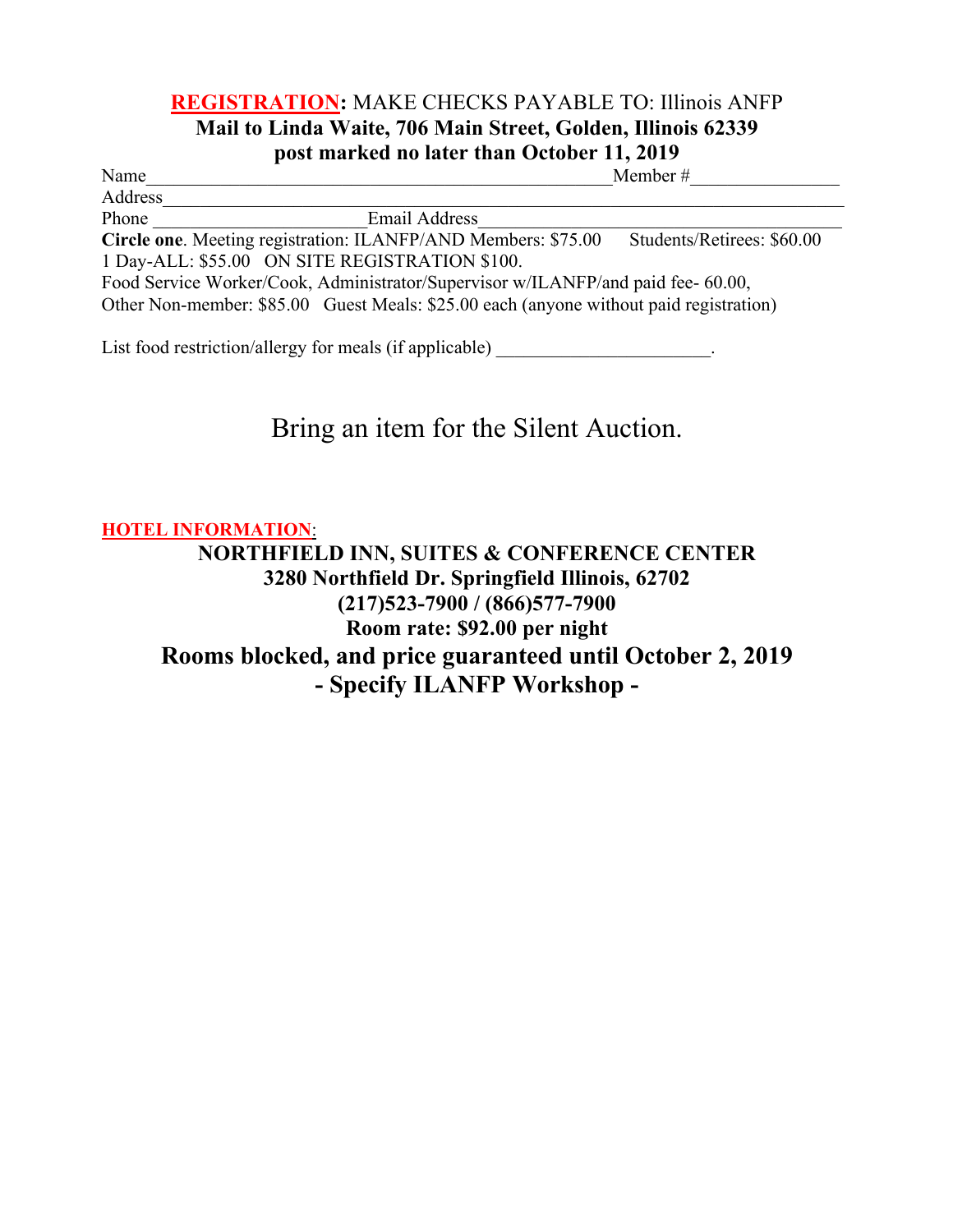# **ILANFP BOARD MEMBERS 2019-2020 (As of June, 2019)**

| Rosalind Davis CDM, CFPP<br>work:<br>224-789-5355<br>847-596-1866<br>cell:                                 | President<br>rdavisil@yahoo.com                                      | P.O. Box 683<br>Waukegan, Illinois, 60089                           |
|------------------------------------------------------------------------------------------------------------|----------------------------------------------------------------------|---------------------------------------------------------------------|
| Rhonda Smith CDM, CFPP<br>217-429-2186<br>home:<br>cell:<br>Scoobypants88@comcast.net                      | President-Elect<br>217-877-6676                                      | 188 W. Imboden Drive<br>Decatur, Illinois, 62521                    |
| Judy Parn CDM, CFPP<br>work:<br>217-641-2300<br>217-430-1681<br>cell:                                      | <b>Past President</b><br>ljparn@gmail.com                            | 1309 Sycamore Street<br>Quincy, Illinois, 62301                     |
| Rhonda Smith CDM, CFPP<br>217-429-2186 Co-Chair Newsletter/Webmaster<br>home:<br>Scoobypants88@comcast.net | Secretary<br>217-877-6676<br>cell:                                   | 188 W. Imboden Drive<br>Decatur, Illinois, 62521                    |
| Linda WaiteRDN, LDN, CDM, CFPP Treasurer<br>217-696-6584<br>home:<br>lwaite@adams.net                      | Volunteer Coordinator/<br><b>Trainer</b>                             | 706 Main Street<br>Golden, Illinois, 62339<br>217-779-3142<br>cell: |
| Jennifer O'Day CDM, CFPP<br>Jennifer.oday0387@gmail.com                                                    | <b>Treasurer-Elect</b><br>217-808-0387<br>cell:                      | 614 W. Jackson St.<br>Paris, Illinois, 61944                        |
|                                                                                                            | Program/Meeting<br><b>Speakers Chair</b>                             |                                                                     |
| Julie Donovan CDM, CFPP<br>jdonovan@aperioncare.com<br>815-830-6726<br>cell:                               | Program/Meeting<br><b>Speakers Co-Chair</b>                          | 202 Cherry St. A5<br>Mendota, Illinois, 61342                       |
| Joyce Salvador CDM, CFPP<br>work:<br>773-545-8300 jesalvador@sbcglobal.net<br>cell:<br>773-383-2702        | Membership Chair                                                     | 8640 Waukegan Rd<br>Morton Grove, Illinois 60053                    |
| Sue Rinkenberger CDM, CFPP<br>815-657-8869<br>home:<br>srinkenberger@gmail.com                             | Newsletter/Webmaster<br>Chair / Legislative<br>815-867-0059<br>cell: | <b>PO Box 574</b><br>451 N. Bach Street<br>Forrest, Illinois, 61741 |
| Tammy Cooper CDM, CFPP<br>217-871-4983<br>cell:<br>foodservicesupervisor@generationslincoln.com            | Vendor/Expo Chair                                                    |                                                                     |
| Hunter Hying CDM, CFPP<br>630-940-7964<br>cell:<br>hunterhying@gmail.com                                   | Ways and Means<br>Chair                                              | 2048 Wessle Ct. Street<br>St Charles, Illinois, 60174               |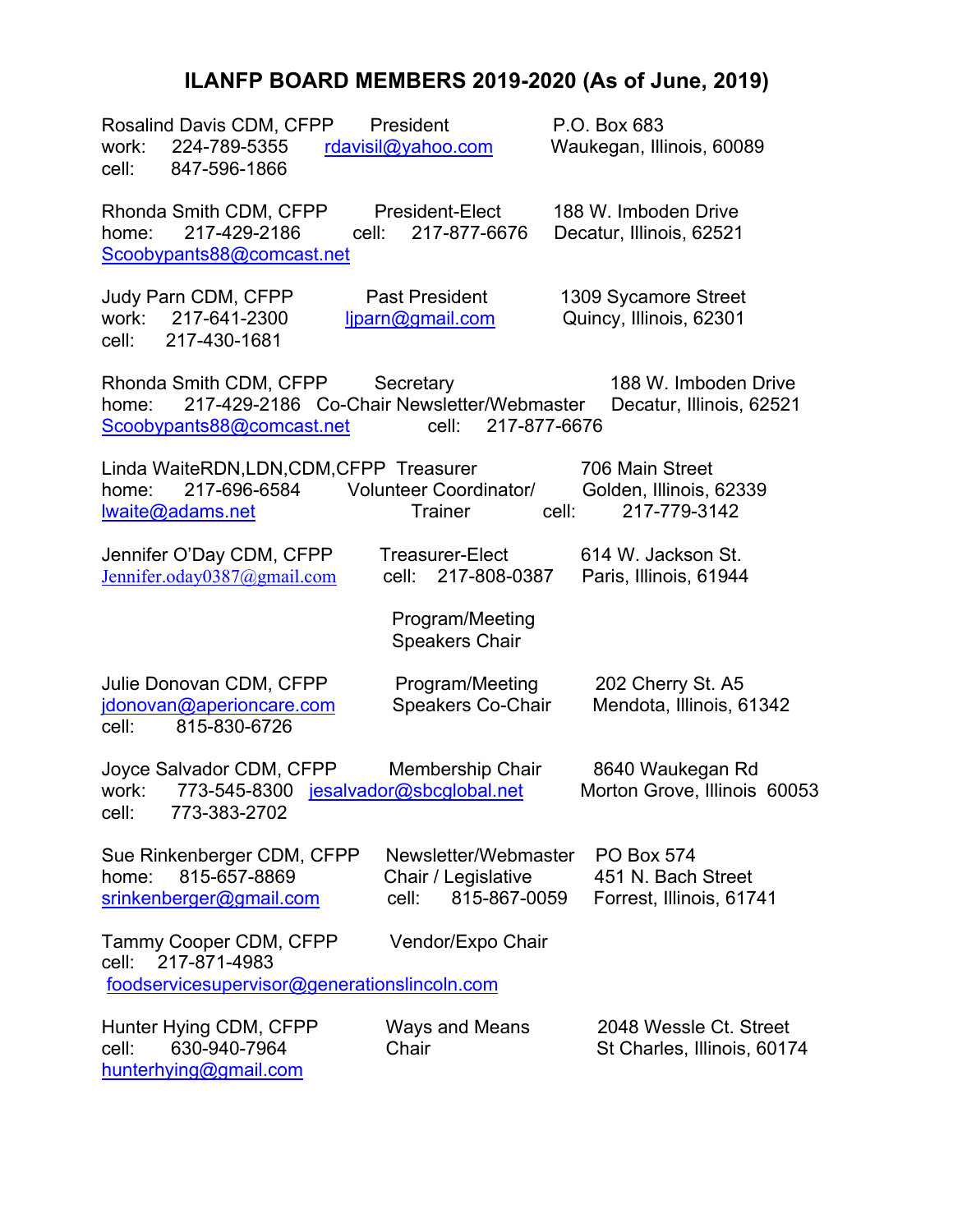Toma Newburn CDM, CFPP Meeting Logistic Chair 2217 Marquette Rd, Apt D2 home: 815-224-4266 hummingbird3193@att.net Peru, Illinois, 60089 cell: 815-866-6287

Awards/Recognition

# Vendor Information Requested –

Share information about your terrific vendors with other ILANFP members. Encourage your vendors to be part of the ILANFP Vendor Show and Expo in October. Contact Vendor/Expo Chair Linda Waite at lwaite@adams.net 217-779-3142.

# **ILANFP Fall State Meeting (October 17 - 18, 2019)**

# **Northfield Inn, Suite & Conference Center (under ILANFP)**

## **(217)523-7900 or (866)577-7900**

# **Springfield, Illinois**

### **ILANFP Treasurer's Report for Newsletter June 17, 2019-September 1, 2019**

| Balance in Account June 17, 2019<br>Income<br>Account subtotal | \$18,021.55<br>\$1,615.00<br>\$19,636.55 |
|----------------------------------------------------------------|------------------------------------------|
| Expenses                                                       | \$1,672.70                               |
| Balance in Account                                             | \$17,963.85                              |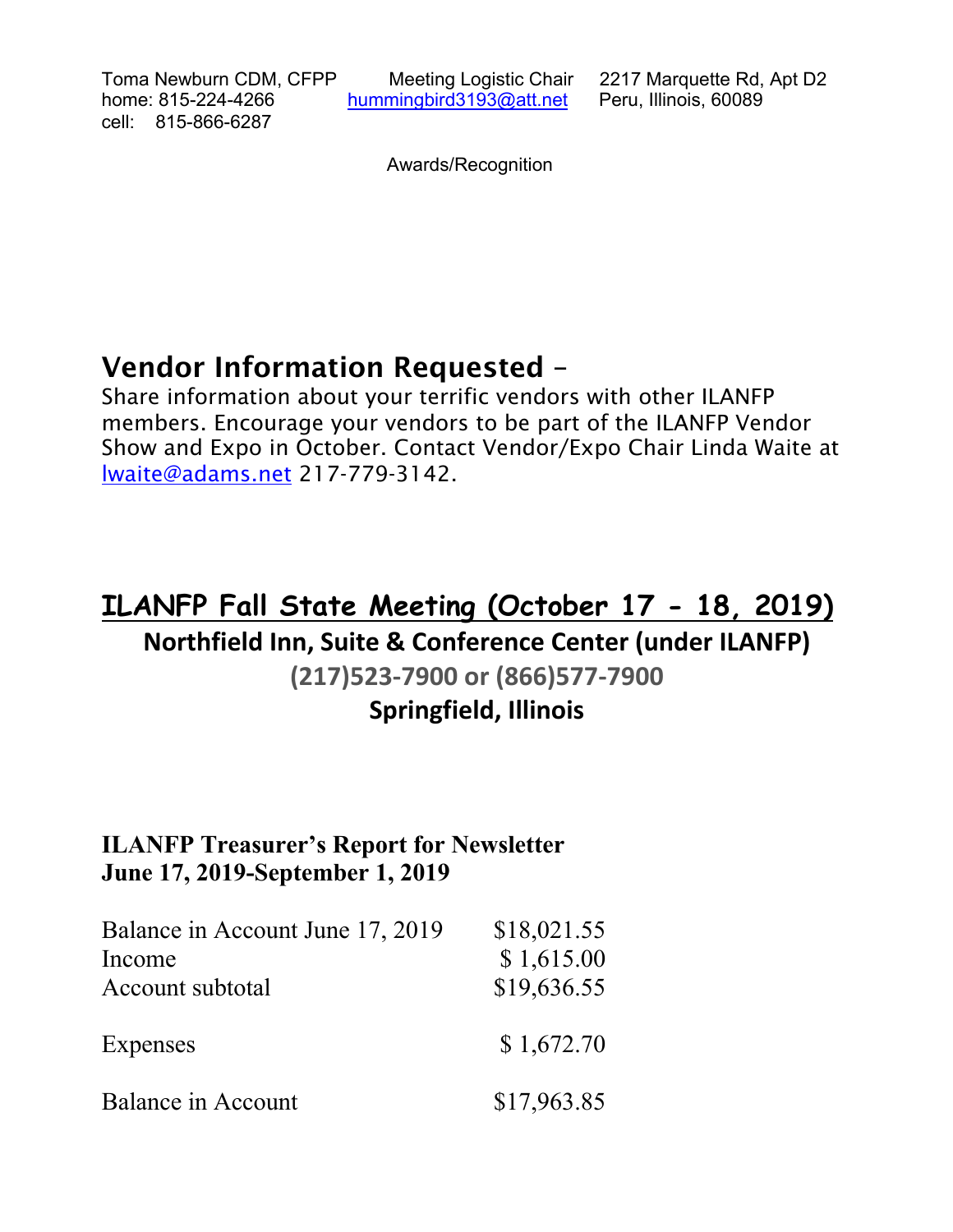

Association of<br>Nutrition & Foodservice Professionals

#### **ILLINOIS ANFP Member Satisfaction Survey**

Thank you for participating in our chapter!

| Please take a few minutes to complete this survey and let us know about your experience as a<br>member. Your input is very important to us and will help us provide a quality experience for all our<br>members in the future.<br>Please <b>underline</b> your answers to the questions below and submit to rdavisil@yahoo.com<br><b>Member Demographics</b> Please list your zip code:<br>What is your current membership type? |         |        |
|----------------------------------------------------------------------------------------------------------------------------------------------------------------------------------------------------------------------------------------------------------------------------------------------------------------------------------------------------------------------------------------------------------------------------------|---------|--------|
| Pre-Professional Professional                                                                                                                                                                                                                                                                                                                                                                                                    | Retired | Allied |
| What type of facility do you work in?<br>Nursing Home/Other LTC Hospital<br>Assisted Living/CCRC/Retirement Community School Foodservice                                                                                                                                                                                                                                                                                         |         |        |
| <b>Chapter Meetings</b><br>Did you attend the Spring chapter meeting?<br>Yes (Answer questions below about the meeting/s)                                                                                                                                                                                                                                                                                                        |         | No.    |
| <b>Chapter Meetings</b><br>Did you attend the Fall chapter meeting?<br>Yes (Answer questions below about the meeting/s)<br>If no, why not? $\frac{1}{2}$ and $\frac{1}{2}$ and $\frac{1}{2}$ and $\frac{1}{2}$ and $\frac{1}{2}$ and $\frac{1}{2}$ and $\frac{1}{2}$ and $\frac{1}{2}$ and $\frac{1}{2}$ and $\frac{1}{2}$ and $\frac{1}{2}$ and $\frac{1}{2}$ and $\frac{1}{2}$ and $\frac{1}{2}$ and $\frac{1}{2}$             |         | No     |
| On a scale of 1-5, (1, not satisfied at all, 5 extremely satisfied), how satisfied were you<br>overall with the meeting you attended?<br>1 – Not satisfied at all 2 - Somewhat satisfied 3 – Satisfied 4 – Very satisfied<br>5 - Extremely satisfied                                                                                                                                                                             |         |        |
| How about the location of the meeting?<br>1 – Not satisfied at all 2 - Somewhat satisfied 3 – Satisfied 4 – Very satisfied<br>5 - Extremely satisfied                                                                                                                                                                                                                                                                            |         |        |
| How about the registration fee?<br>1 - Not satisfied at all 2 - Somewhat satisfied 3 - Satisfied 4 - Very satisfied<br>5 - Extremely satisfied                                                                                                                                                                                                                                                                                   |         |        |
| How about the topics covered?<br>1 – Not satisfied at all 2 - Somewhat satisfied 3 – Satisfied 4 – Very satisfied<br>5 – Extremely satisfied                                                                                                                                                                                                                                                                                     |         |        |
| How satisfied were you with the expo?<br>1 - Not satisfied at all 2 - Somewhat satisfied 3 - Satisfied 4 - Very satisfied<br>5 – Extremely satisfied                                                                                                                                                                                                                                                                             |         |        |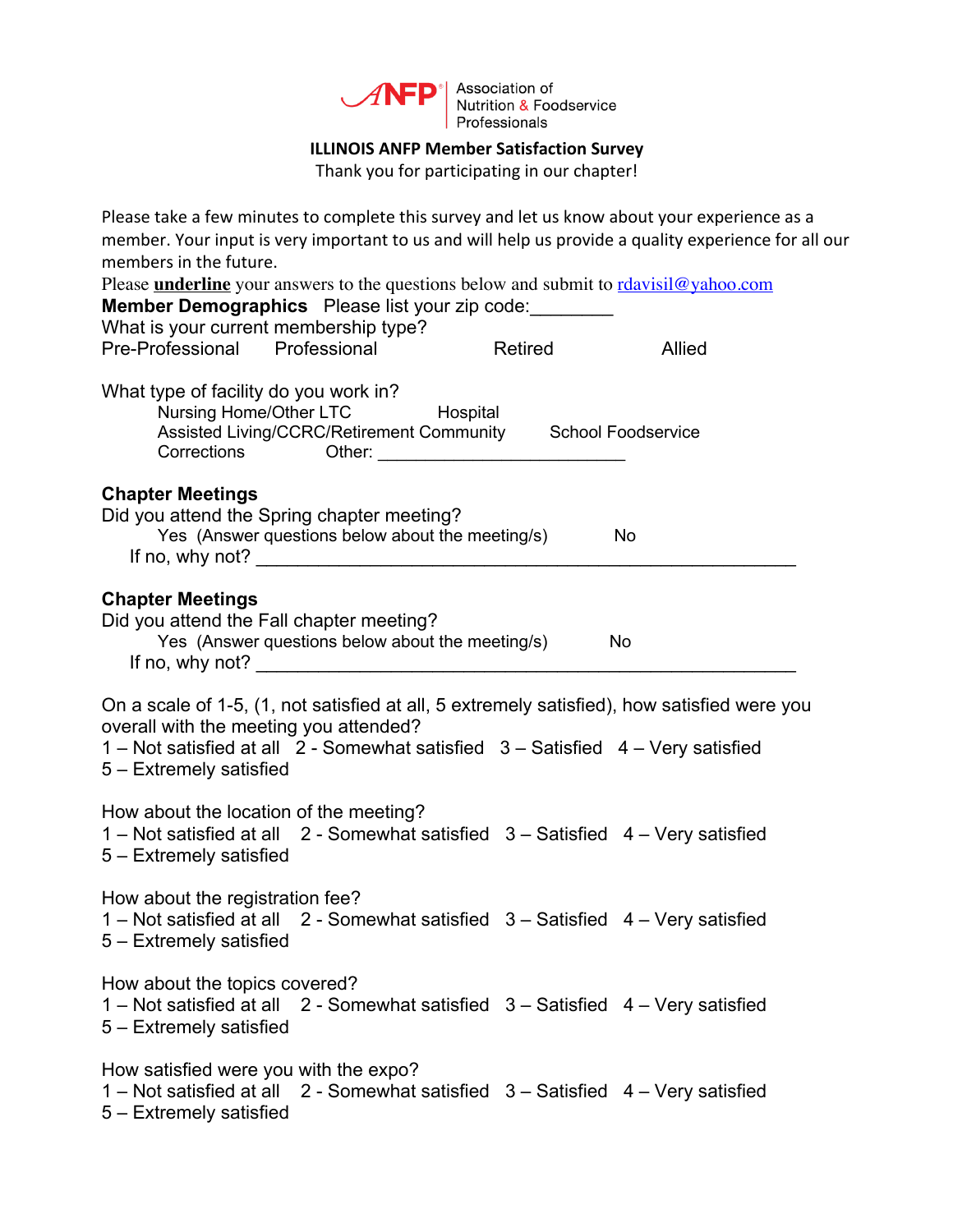What other topics would you like to see covered during the educational meeting/s?

 $\mathcal{L}_\text{max}$  , and the contract of the contract of the contract of the contract of the contract of the contract of the contract of the contract of the contract of the contract of the contract of the contract of the contr

| Other suggestions/comments:                                                                                                                                                                                                                                                                                        |              |  |  |  |
|--------------------------------------------------------------------------------------------------------------------------------------------------------------------------------------------------------------------------------------------------------------------------------------------------------------------|--------------|--|--|--|
| <b>Communication</b><br>On a scale of 1-5 (1, not satisfied at all, 5 extremely satisfied), how satisfied are you with<br>overall communication and being kept informed on chapter news and events?<br>1 - Not satisfied at all 2 - Somewhat satisfied 3 - Satisfied 4 - Very satisfied<br>5 – Extremely satisfied |              |  |  |  |
| What is your preferred method of communication regarding chapter news, events and<br>initiatives?<br>Chapter website Mewsletters Face-to-face Telephone Blogs<br>Email<br>Social Media (Facebook, Twitter, LinkedIn, etc.) Other: ________________________                                                         |              |  |  |  |
| Do you use social media for personal reasons?<br>Yes<br><b>No</b><br>If so, please underline all that apply:<br>LinkedIn Instagram Pinterest<br>Facebook Twitter<br>If no, why                                                                                                                                     | <b>Blogs</b> |  |  |  |
| Do you use social media for professional reasons?<br>Yes<br><b>No</b><br>If so, please underline all that apply:<br>Facebook Twitter LinkedIn Instagram<br>Pinterest                                                                                                                                               | <b>Blogs</b> |  |  |  |
| Do you visit the chapter website?<br><b>No</b><br>Yes<br>If yes, how often?<br>Daily to weekly 2-4 times monthly Once a month Every 2 to 4 months Every 6 months                                                                                                                                                   |              |  |  |  |
| Do you find the chapter newsletter informative and useful to your professional role?<br>Yes<br>No<br>If no, why not?<br>Do you feel the chapter leaders are easily accessible and easy to communicate with?<br>Yes<br>No.                                                                                          |              |  |  |  |
| If you have a question or concern, do you receive a response in a timely manner from<br>chapter leaders?<br>Yes<br>No<br>If no, why not?                                                                                                                                                                           |              |  |  |  |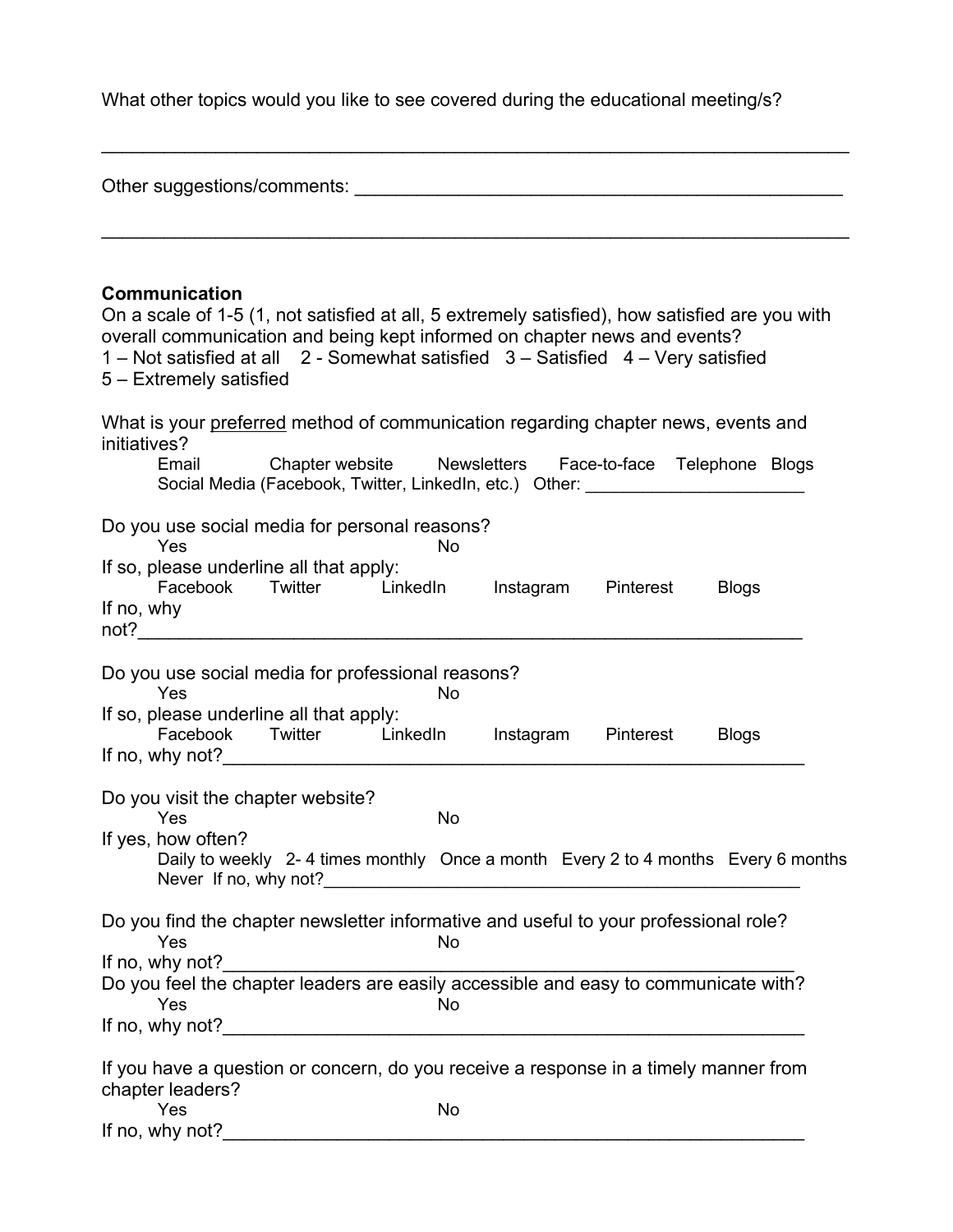| General                                                 |     |  |  |  |
|---------------------------------------------------------|-----|--|--|--|
| Would you recommend our chapter to other state members? |     |  |  |  |
| Yes                                                     | No. |  |  |  |
| If no, why                                              |     |  |  |  |
| not?                                                    |     |  |  |  |

What can we do to improve our chapter?

**ILANFP is your Association** and we need your expertise. We are wanting to get more of the members involved with the Association. Would you like to **volunteer for the Board** or another capacity or help us plan future meetings? Tell us which area you would like. **We provide job descriptions and training**. We thank you very much!

| Are you interested in serving in a leadership role?                                                            |                                                |
|----------------------------------------------------------------------------------------------------------------|------------------------------------------------|
| Yes                                                                                                            | No                                             |
| <b>Ways and Means Chair</b>                                                                                    | <b>Awards &amp; Recognition Chair</b>          |
| <b>Membership Chair or Committee</b>                                                                           | <b>Working with Vendors Chair or Committee</b> |
| <b>Constructing a Newsletter Chair or Committee</b>                                                            | Webmaster                                      |
| <b>Meeting Logistics Chair or Committee</b><br>Communicating)                                                  | <b>Secretary (Taking Minutes and</b>           |
| Program-Meeting Speakers Chair or Committee Treasurer-elect                                                    |                                                |
| <b>Hospitality Committee at Meetings</b><br><b>Teller Committee</b>                                            | <b>Nominating Committee</b>                    |
| If yes, please indicate which role(s) and include your contact information in area below.                      |                                                |
| Name: 2008. 2009. 2009. 2010. 2010. 2010. 2010. 2010. 2010. 2010. 2010. 2010. 2010. 2010. 2010. 2010. 2010. 20 |                                                |
|                                                                                                                |                                                |
|                                                                                                                |                                                |
| Email: <u>_______________________________</u>                                                                  |                                                |
| Phone                                                                                                          |                                                |
| Number:                                                                                                        |                                                |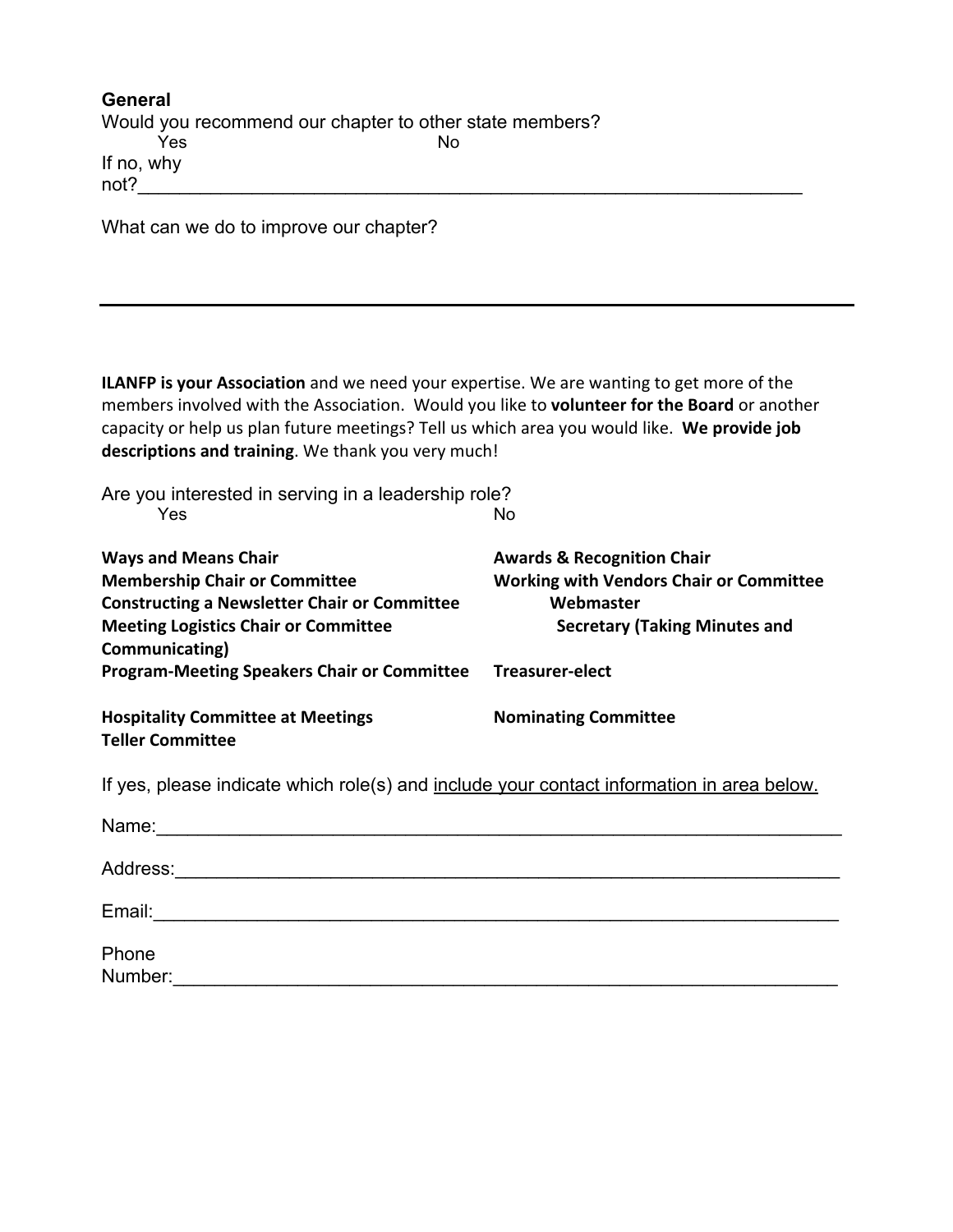#### 2019 BY-LAWS OF

#### ILLINOIS DIETARY MANAGERS ASSOCIATION doing business as *ILLINOIS ASSOCIATION OF NUTRITION & FOODSERVICE PROFESSIONALS (ILANFP)*

#### **ARTICLE I – NAME**

*This Association shall be known as Illinois Dietary Managers Association doing business as the Association of Nutrition & Foodservice Professionals also known as ILANFP* 

#### *ARTICLE II – PURPOSES AND MISSION*

*The purposes of this association shall be set forth in the Articles of Incorporation and By-Laws of ILANFP and to encourage and assist the development of the profession and to advance the skills of managing and/or directing food service operations.*

*MISSION: The mission of the Association shall be as established from time to time by the Board of Directors.*

#### **ARTICLE III - MEMBERSHIP**

**SECTION 1.** *MEMBERS OF THIS ASSOCIATION: Illinois Association members are those members of ANFP in good standing having mailing addresses with the state of Illinois. Those ANFP members in good standing*  with a mailing address other that Illinois may still be active participants in the Illinois Association of *Nutrition & Foodservice Professionals if they choose to be.*

**SECTION 2. RIGHTS OF MEMBERSHIP***: A member is entitled to such rights and privileges and subject to all obligations set forth in classification of ILANFP membership as may be determined by ILANFP in accordance with its By-Laws and policies.*

#### **ARTICLE IV – FINANCES**

**SECTION 1. DUES***: Members shall pay annual dues to ANFP. Members with preferred mailing address on record with ANFP within the State of Illinois shall automatically be members of the State Association.*

**SECTION 2. REBATES***: ANFP shall rebate to the state association an amount as determined by the Board of Directors of ANFP of the member's mailing address at the time the dues are paid. This is in lieu of State Association dues and will serve as a financial resource for the Association. The Illinois Association must meet requirements as set by ANFP to receive the rebate.*

#### **ARTICLE V – STATE BOARD OF DIRECTORS**

**SECTION 1. ORGANIZATION***: Subject to provisions in the By-Laws of ANFP, its policies and regulations and its Volunteer Handbook, the business of the Illinois Association of Nutrition & Foodservice Professionals shall be managed by its Board of Directors, each of whom shall be a voting member of ANFP.*

**SECTION 2. TERM OF OFFICE***: All members of the ILANFP Board of Directors shall hold office from immediately following the ILANFP Business Meeting after their installation until the end of the ILANFP Business Meeting following their elected term and their successors have been duly elected, qualified and installed.*

**SECTION 3. DUTIES OF THE STATE BOARD OF DIRECTORS***: The ILANFP Board of Directors shall have supervision, control and direction of the affairs of the Association, shall determine its policies or change therein within the limits of the By-Laws, shall actively prosecute its purposes, shall have discretion in the disbursement of its funds and shall correlate the program of work with ANFP. It may adopt such policies and procedures for the conduct of the business as shall be deemed advisable, and may, in the execution of the powers granted, appoint such agents as it may consider necessary.*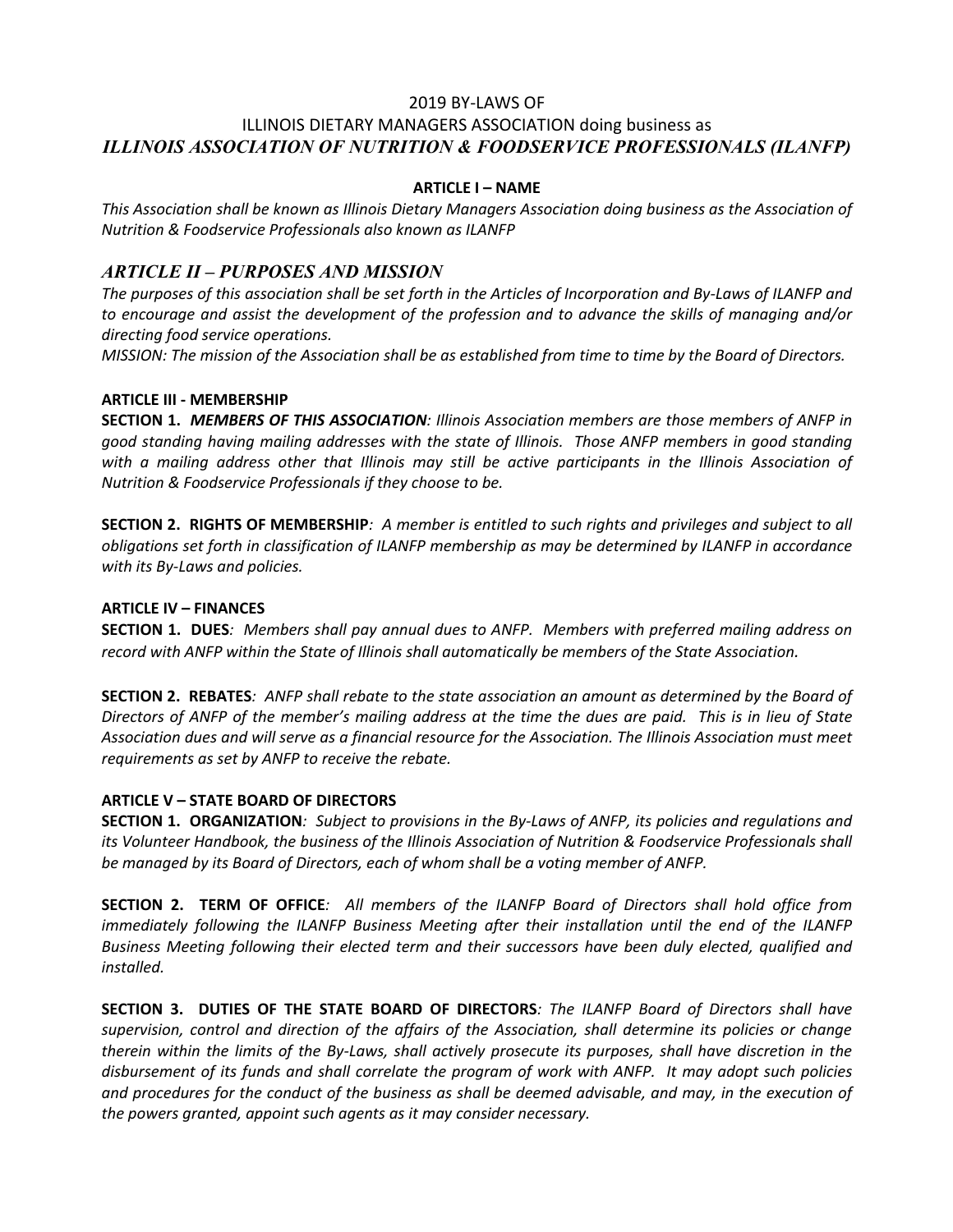**SECTION 4***.* **STATE BOARD OF DIRECTORS ORGANIZATION***: The State Board shall include but is not limited to the elected President, President-Elect, Secretary, Treasurer, Treasurer-Elect, the Immediate Past-President and the Volunteer Coordinator/Trainer, elected Committee Chairpersons namely Membership, Meeting Logistics Vendor/Expo, Program/Meeting Speakers, Ways and Means, Recognition/Awards, Newsletter/Web Master, elected Co-Chairs of the Program/Meeting Speakers and Newsletter Committees and the State Spokesperson appointed by ANFP. The state Board shall reflect the broader membership and interests of the Association; be recommended by the Nominating Committee and elected by the membership.*

**SECTION 5***.* **STATE EXECUTIVE COMMITTEE ORGANIZATION***: The President, President-Elect, Secretary, Treasurer, Treasurer-Elect, Immediate Past-President and the Volunteer Coordinator/Trainer shall constitute the State Executive Committee within the State Board of Directors, to the extent permitted by the By-Laws, between meetings of the State Board of Directors.*

#### **SECTION 6. TERM OF OFFICE FOR STATE BOARD OF DIRECTORS**:

**6a**: **TERM OF OFFICE FOR OFFICERS:** *The President-Elect shall hold office for a term of one year. The President-Elect at the end of the term shall automatically assume the office of President for a term of one year. The President at the end the term shall automatically assume the office of Immediate Past President for a term of one year. The Secretary, elected in odd numbered years, shall serve a term of two years. The Treasurer shall serve a term of two years following at least one year as Treasurer-Elect. The Treasurer-Elect, shall be elected each year and shall serve a term of one year and automatically become Treasurer as the term of the Treasurer is completed. The Volunteer Coordinator/Trainer, elected in even numbered years, shall serve a term of two years. The Secretary, Treasurer, Treasurer-Elect and Volunteer Coordinator/Trainer may not serve more than two terms.* 

**6b: TERM OF OFFICE FOR COMMITTEE CHAIRPERSONS:** *All Committee Chairs and Co-Chairs shall serve terms of two years and be eligible for re-election to this office for no more than one more term. In even numbered years the Chairpersons of Membership, Meeting Logistics, Ways and Means, and Newsletter/Web Master are elected. In odd numbered years, the Chairpersons of Vendor/Expo, Program/Meeting Speakers, and Recognition/Awards are elected. The Co-Chair of the Program/Meeting Committee shall be elected in even numbered years. the Co-Chair of the Newsletter/Web Master committee shall be elected in odd numbered years.*

**SECTION 7 DUTIES OF THE PRESIDENT:** *The President shall be the principal elective officer of the organization. The President shall preside at meetings of the Association, the State Board of Directors, the State Executive Committee, the State Membership, and shall be a member-ex-officio, with the right to vote if necessary at all committees except the Nominating Committee. The President shall also at the State Meetings of the Association and at such other times as shall be deemed proper, communicate to the Association or to the State Board of Directors such matter and make such suggestions as may in the his/her opinion tend to promote the welfare and to increase the usefulness of the Association. The President shall perform such other duties as are necessarily incident to the office of President as may be prescribed by the State Board of Directors.*

**SECTION 8. DUTIES OF THE PRESIDENT ELECT:** *The President-Elect shall serve in the absence of the President, performing the duties in the event of temporary disability or absence from meetings, shall have other duties as the President or the Board of Directors may assign. The President-Elect shall serve as Counsel to the Nominating Committee for preparation of the ballot for the Fall State Meeting. The President-Elect shall have appointed by the date of the State Spring Meeting, all non-elected standing committee members to serve during his/her term of President which begins after Installation at the spring IANFP business Meeting. The President- Elect shall provide each Committee member with written charges for the coming year for that Committee. Objectives and procedures should be in writing and accompany the charges.*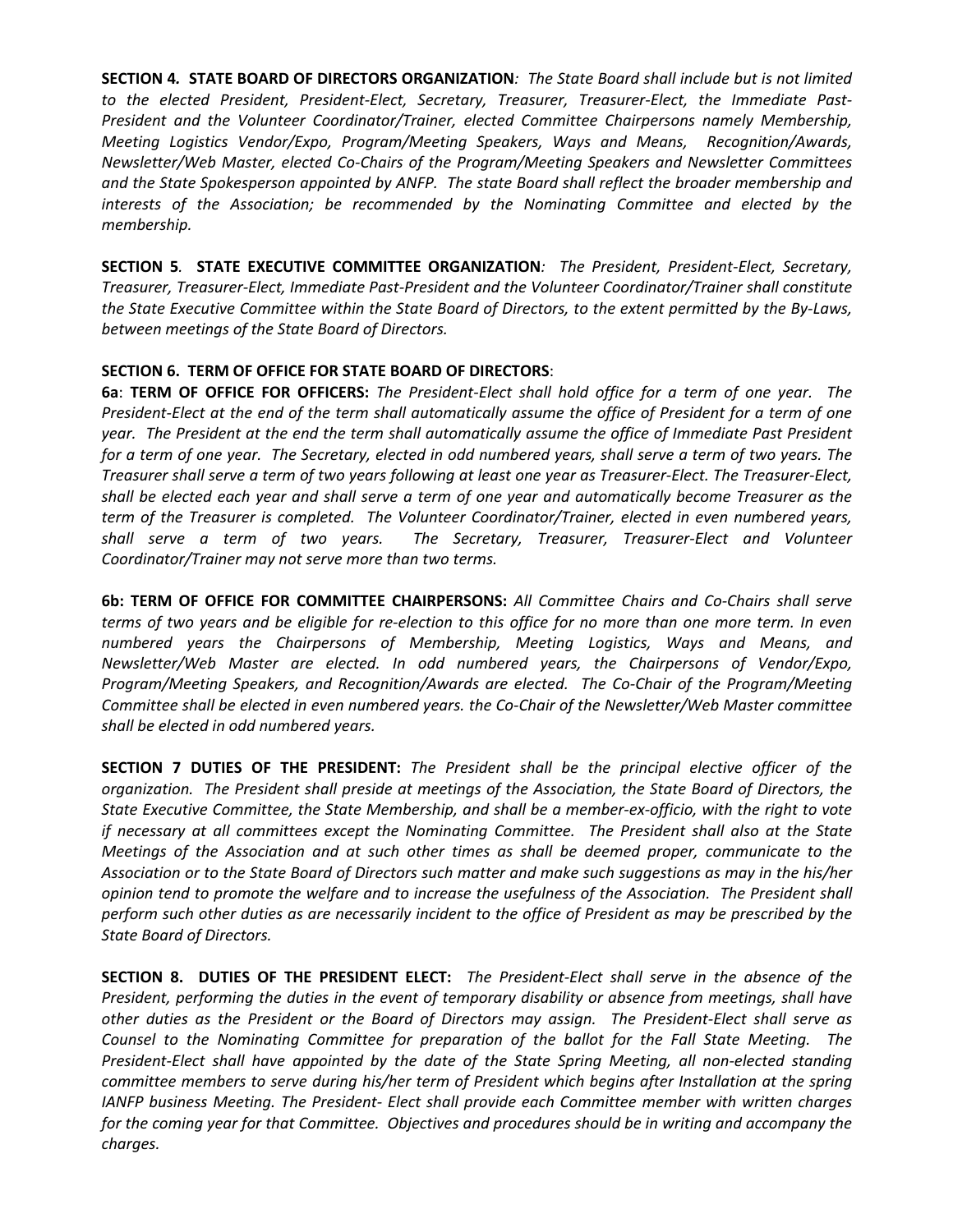**SECTION 9. DUTIES OF THE SECRETARY:** *The Secretary shall give notice of and attend all meetings of the State Executive Committee, the State Board of Directors and the Association Membership. The Secretary shall keep a record of all proceedings, attest documents, prepare the ballots as stated in Article VI, Section 4 and perform such other duties as are usual for such official or as duly assigned by the President.*

**SECTION 10. DUTIES OF THE TREASURER:** *The Treasurer shall keep an account of all monies received and expended for the use of the Association and shall make disbursements authorized by the Finance Committee and approved by the State Board of Directors.* 

*All sums received shall be deposited in the bank approved by the State Board of Directors. The Treasurer shall make a report at all meetings of the Executive Committee, State Board of Directors and State Membership or when called upon by the President. Funds may be drawn only upon signatures of the Treasurer and the President. The Treasurer shall prepare the books for audit at the close of the fiscal year. The funds, books and vouchers shall at all times be subject to verification and inspection by the State Board of Directors and ANFP. The Treasure is responsible for completing the required IRS tax filing annually to keep the tax exempt status.* 

**SECTION 11. DUTIES OF THE TREASURER-ELECT:** *The Treasurer-Elect shall be trained by the current Treasurer and be able to acknowledge procedures to complete reports, reconciliation of accounts, the budget, audit items, and necessary tax forms. The Treasurer-Elect shall not sign checks for the Association.*

**SECTION 12. DUTIES OF THE VOLUNTEER COORDINATOR/TRAINER:** *The Volunteer Coordinator/Trainer shall be a member of the Nominating Committee. The Volunteer Coordinator/Trainer shall conduct individual training with each new member of the State Board of Directors as to their duties, the information provided in the State By-Laws, the State Policy and Procedure Manual and the ANFP Volunteer Handbook. The Volunteer coordinator/Trainer shall as needed be available to review information provided during training and answer questions about such.*

**SECTION 13. DUTIES OF IMMEDIATE PAST-PRESIDENT:** *The Immediate Past President shall counsel on all matters pertaining to the operation of the Association and shall accept any responsibility as delegated by the President and the State Board of Directors. The Immediate Past President shall oversee the interrelatedness of the Committees and actively help to organize all parts of the ILANFP Spring and Fall Meetings during the present term of office.*

**SECTION 14. DUTIES OF THE COMMITTEE CHAIRS:** *The specific duties of the Committee Chairs and Co-Chairs are outlined in the Policy and Procedure Manual.*

**SECTION 15. REPORTS OF THE MEMBERS OF THE STATE BOAD OF DIRECTORS***: All members of the State Board of Directors shall provide a written report for meetings of the State Board of Directors in a timely manner.*

**SECTION 16**. **ABSENCE FROM MEETINGS OF THE STATE EXECUTIVE COMMITTEE AND/OR THE STATE BOARD OF DIRECTORS:** *Any member of the State Executive Committee or the State Board of Directors not able to attend a meeting shall so inform the President or Secretary in writing prior to the time/date of the meeting. Should time not permit a letter, then a phone call or email shall be made. The Absence shall be included in the minutes of the meeting*. *Any absent member for any State Meeting shall not send a substitute to said meeting without approval of the Board President. The substitute shall not be able to vote or receive reimbursement on expenses. If a State board of Directors is absent from two consecutive meetings for reasons which the Board has failed to declare to be sufficient, the member's resignation shall be deemed to have been tendered and accepted.*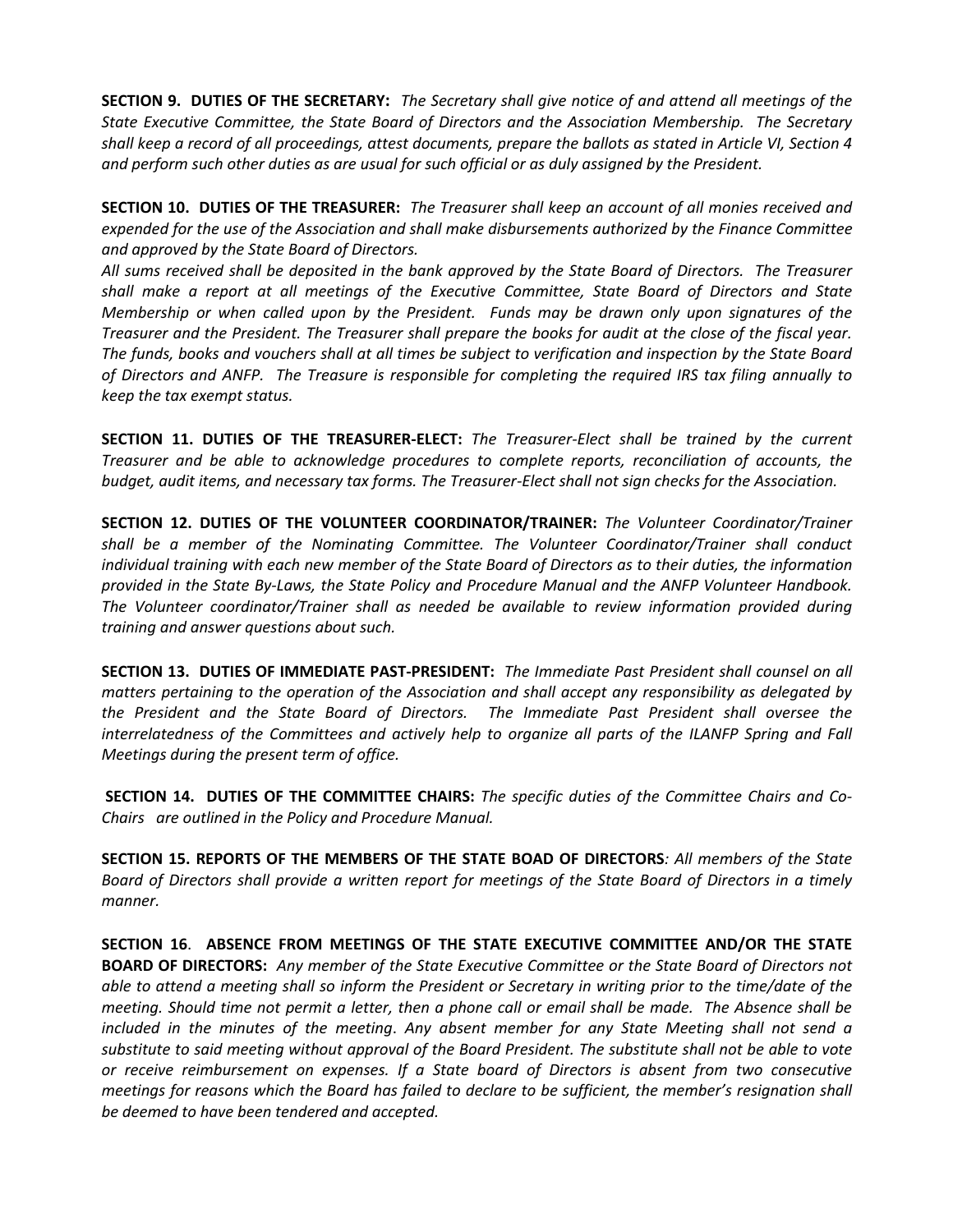#### **ARTICLE VI – ELECTION**

**SECTION 1. DUTIES OF THE STATE NOMINATING COMMITTEE**: *It shall be the responsibility of the State Nominating Committee to formulate the ballot for each annual election of officers and other members of the State Board of Directors in accordance with policies adopted by the State Board of Directors.*

**SECTION 2. ORGANIZATION:** *The Nominating Committee shall consist of at least two active certified members of the Association who shall be appointed by the President at the Spring Association Meeting and one shall be designated Chair. The Volunteer Coordinator/Trainer shall also be a member of this Committee*  and have a right to vote. The President-Elect shall act as counsel to the Nominating Committee but shall *have no vote.*

**SECTION 3. NUMBER OF CANDIDATES:** *The Nominating Committee shall submit at least two qualified active certified member candidates for each of the offices of President-Elect, Secretary, Treasurer-Elect and Volunteer Coordinator/Trainer. The Nominating Committee shall submit at least one candidate for other State Board of Directors positions that are expiring according to Policies adopted by the State Board of Directors in Article V. If two qualified active members are not available the Nominating Committee shall allow for one active member candidate and add space for a "write in" candidate.*

**SECTION 4. BALLOT PROCEDURE:** *The Nominating Committee must submit a ballot to the Secretary by the 1st day of September. The Secretary shall prepare a sample ballot and submit to eligible voters via the Fall State Newsletter on the Chapter website of ANFP by September 7. Instructions will be presented on the sample ballot as to method to obtain, vote and return an absentee ballot if the member is not attending the Fall State Meeting where election will occur. The President shall appoint a Tellers Committee of two persons to count ballots and designate one as the Chair. Ballots distributed at the election site must give instructions on them as to how to return to be valid and be counted. The Chair of the Tellers Committee submits a written ballot count to the President. The President first informs the candidates of the results, not to include the count, then notifies the membership and provides the report to the Secretary to file.*

**SECTION 5. VOTE:** *The Election of State Board of Directors members shall be held at the ILANFP Fall State Meeting by secret ballot. Those not attending the meeting date of the election may request and vote with an absentee ballot. Absentee ballots that shall be counted must be postmarked and returned to the Chair of the Tellers Committee one week prior to the beginning day of the State Meeting.* 

**SECTION 6**. **RIGHT TO VOTE IN STATE ELECTION:** *All active certified members shall be entitled to cast one vote for each of the offices listed on the ballot.*

**SECTION 7. VACANCIES***: On the State Board of Directors or in any office other than the office of President, reason or death, resignation, or otherwise, shall be filled by majority vote from the remaining members of the State Board of Directors. The appointed replacement would serve the remainder of the term vacated in accordance with procedure adopted by the State Board of Directors. In the event of a vacancy in the office of President, the President-Elect shall assume the office for the remainder of the unexpired term and shall continue as President for one year thereafter.*

#### **ARTICLE VII – MEETINGS**

**SECTION 1. MEMBERSHIP MEETINGS:** *There shall be a minimum of two membership meetings per year to transact the business of the Association and provide continuing education. One Meeting shall be held in the fall and one in the spring of each year. Special meetings may be called by the Executive Committee or the State Board of Directors. Each member of the Association shall be given written, printed or email notice of the Membership Meeting stating the place, date and hour of the meeting, the program content, and the registration fee as fixed by the State Board of Directors thirty days prior to the date of the meeting.*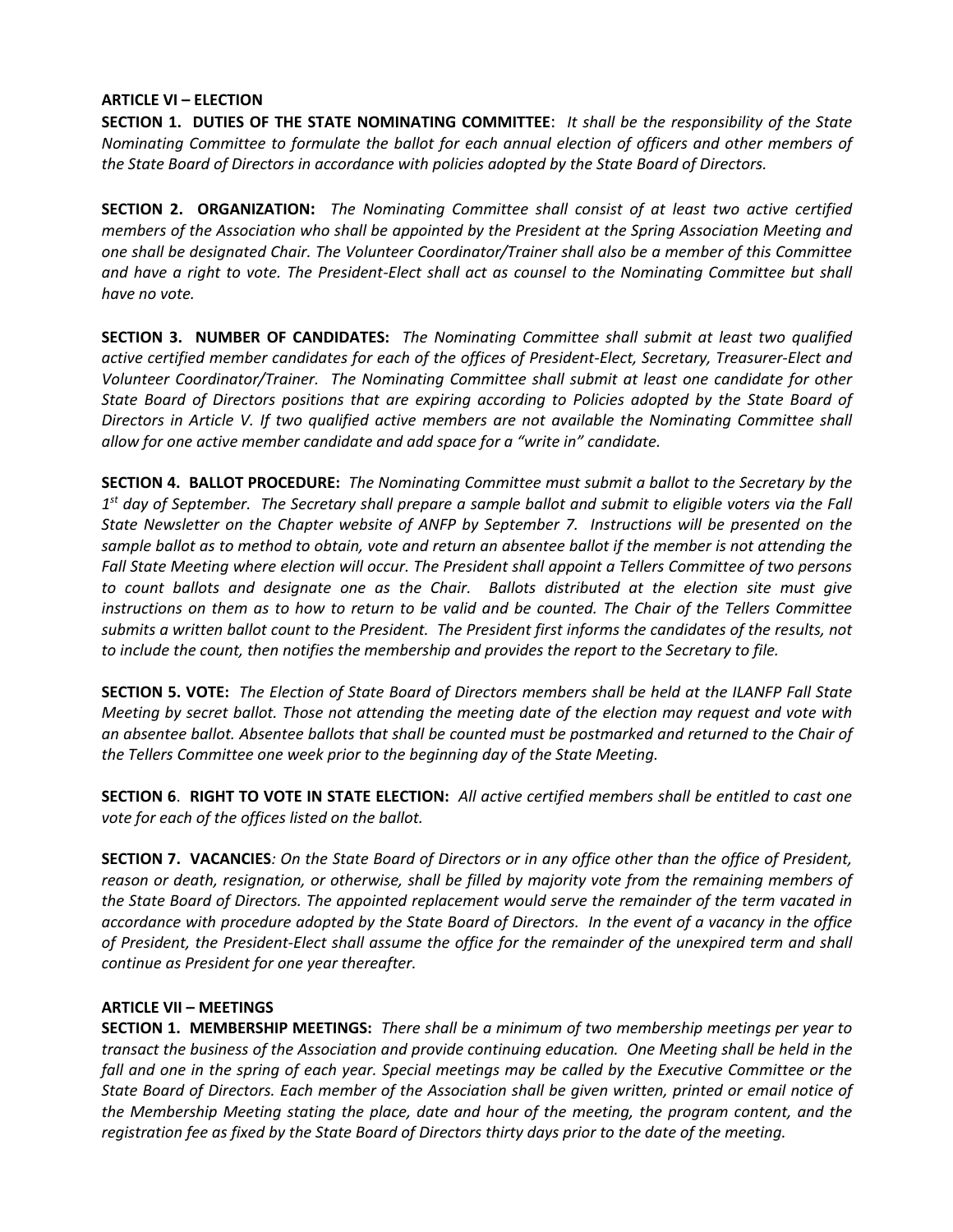**SECTION 2. STATE BOARD OF DIRECTORS:** *A minimum of two meetings must be held each year by the Board of Directors, each before the two Membership Meetings. Other meetings may be held at such time and place and in such format (i.e. in person, telephone conference, or video conference) as shall be determined by the President and the Executive Board of Directors ensuring the time and place are convenient for as many Board members as possible.*

#### **ARTICLE VIII – QUORUM**

*The Quorum for membership meetings of the Association shall be a majority of the members who have registered as attending the meeting, irrespective of whether some may have departed. The quorum for the State Board of Director's meeting is one more than half of the number of members on the Board.*

#### **ARTICLE IX – COMMITTEES**

**SECTION 1. STANDING:** *Standing Committees to effectuate the objectives of the Association are named previously in these By-Laws.*

**SECTION 2 STANDING COMMITTEE ORGANIZATION:** *Committee membership other than the elected Chairperson or Co-Chair of each of the Standing Committees shall be determined by the President-Elect for his/her term of office prior to the installation of the office holder. Including the Chairperson and Co-chair there should be a minimum of three persons on a Committee The appointer shall instruct each new Committee member as to the function of that Committee according to the Policy and Procedure Manual.* 

**SECTION 3**. **AD-HOC/TASK FORCE:** *The President shall from time to time designate such Ad-Hoc Committees or Task Force as may be desirable to effectuate the objectives of the Association. One of these shall be a different Hospitality Committee for each ILANFP Meeting in the Spring and Fall of the year.*

**SECTION 4**. **AD-HOC COMMITTEE/TASK FORCE ORGANIZATION:** *Membership of each of the Ad-Hoc Committees/Task Force shall be determined by the President. The President shall instruct the Ad-Hoc Committee/Task Force as to the function of that Committee/Task Force according to the Policy and Procedure Manual if information is available.*

#### **ARTICLE X – PROCEDURE**

**SECTION 1. RULES OF ORDER:** *Robert's Rules of Order, newly revised, shall constitute the parliamentary authority for the conduct of meetings of the members and of the Association's Board of Directors, when not in conflict with these By-Laws.*

**SECTION 2. POLICIES:** *ANFP may impose upon State Association policies and procedures for the conduct of business by the State Association which in the opinion of ANFP Board of Directors are necessary for the wellbeing and success of ANFP and its membership. It shall be the duty of the State Association to comply with all policies and procedures promulgated by ANFP and to oversee its members' conduct and compliance with applicable ANFP Policies, Procedures and By-Laws.*

**SECTION 3***. The State Association may not speak on behalf of ANFP unless specifically authorized to do so in writing by the ANFP. Any attempt of the State Association to represent the ANFP or to act on behalf of ANFP without prior written approval from the ANFP shall be cause for automatic revocation of State Association affiliation.*

**SECTION 4.** *At the request of the ANFP, the Association shall provide to ANFP copies of its minutes, organizational papers, and financial data and shall make all such filings as required by law or ANFP.*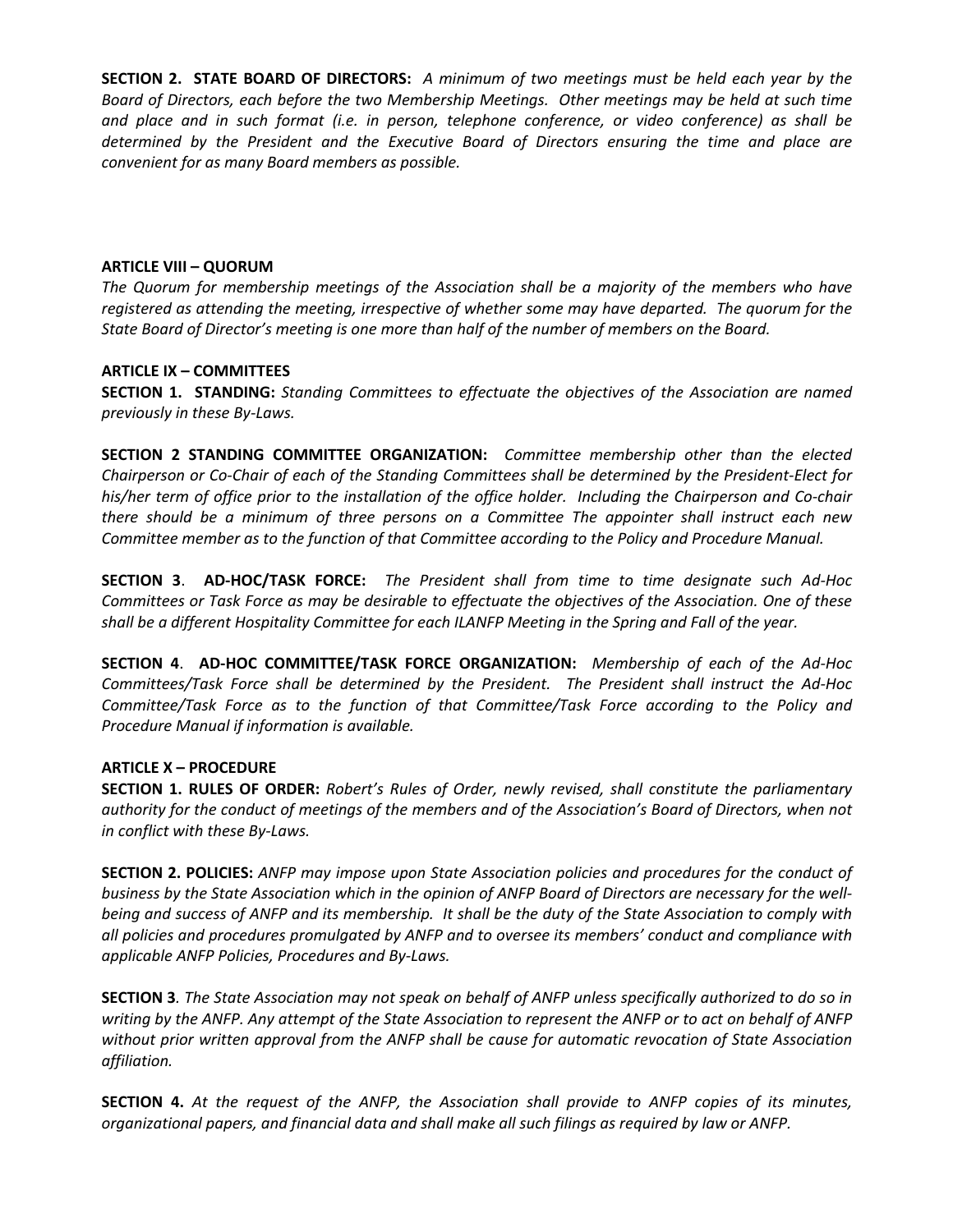#### **ARTICLE XI- TERMINATION**

*ANFP may terminate and withdraw the State Association's affiliation upon the occurrence of any of the following events:*

*1. Failure of the State Association to comply with ANFP's By-Laws, the Association Affiliate Agreement, and/or promulgated policies and procedures.*

*2. Upon an affirmative vote by two-thirds of the ANFP Board of Directors.*

*Upon termination, Affiliate shall cease using the ANFP name, trademark, trade name and logo, and all other rights and privileges associated with being affiliated with ANFP and shall return any and all funds and property belonging to ANFP. The Chapter's financial obligations to ANFP incurred before termination shall remain an obligation of Chapter until paid or otherwise resolved.*

#### **ARTICLE XII – FISCAL YEAR**

*The fiscal year of this Association shall be identical to that of ANFP, beginning on the first day of June and ending on the 31st day of May of the following year.*

#### **ARTICLE XIII- MAIL/ELECTRONIC VOTE:**

*Voting on any matter, including elections, may be conducted by mail or electronic media as permitted by law if not in person.*

#### **ARTICLE XIV INDEMNIFICATION**

The Association shall, in the manner and to the full extent permitted by Illinois law and by policy established by the Board, indemnify its current and former Directors, officers, fiduciaries, and employees (or the estate of any such person) against all expenses and liabilities, including counsel fees, reasonably incurred by or imposed upon him or her in connection with any proceeding, including pending or completed action, litigation or proceeding, and whether civil, criminal, administrative, investigative or otherwise, to which he or she may be made a party, or which he or she may become involved, by reason of his being or having been a Director, officer, fiduciary, employee or agent of the Association, except in such cases wherein the Director, officer, fiduciary, employee or agent is adjudged guilty of willful misfeasance or malfeasance in the performance of duties. The Association may, to the full extent permitted by law, purchase and maintain insurance on behalf of any such person against any liability which may be asserted against him or her. The indemnification provided herein shall not be deemed to limit the right of the Association to indemnify any other person for any such expenses to the full extent permitted by law, nor shall it be deemed exclusive of any other rights to which any person seeking indemnification from the Association may be entitled under any agreement, vote of the Board of Directors or otherwise, both as to action in his or her official capacity and as to action in another capacity while holding such office.

#### **ARTICLE XV- DISSOLUTIONS**

*By two-thirds action of the Executive Committee, the State Association may be dissolved. In the event of such dissolution, the Executive Committee, after paying or making provision for the payment of all liabilities of the State Association, shall dispose of all its assets to ANFP as an exempt organization under Section 501(c)(6) of the Internal Revenue Code of 1985 (or the corresponding provision of any United State Internal Revenue Law as determined by the Executive Committee), along with a final bank statement and other financial documents. No part of the net earnings of the State Association shall insure to the benefit of or be distributable to its members, officers, directors or other private persons, except that the State Association must be authorized and empowered to make payments in furtherance of the purposes set forth in these By-Laws. The State Association shall at no time take part in any political campaign on behalf of any candidate for public office. Notwithstanding any other provision of those By-Laws, the State Association shall engage in no activities which would preclude it from continuing to qualify as an exempt organization under Section 501(c)(6) of the Internal Revenue Code.*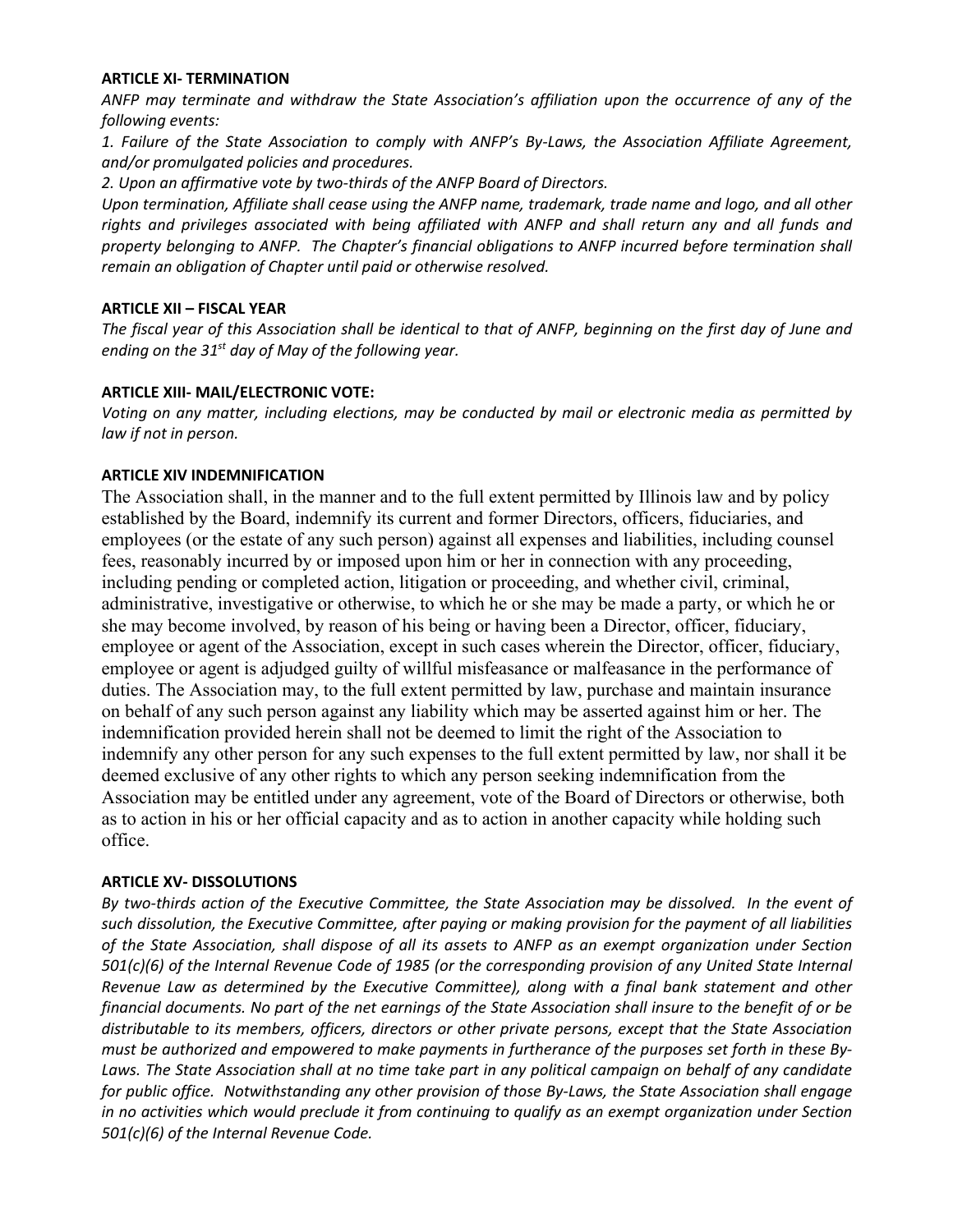*If the Chapter wishes to dissolve, the chapter will need to complete the Request to dissolve form to be submitted to national indicating the reason they wish to disband, if they wish to join a surrounding chapter with an existing name or join a surrounding chapter and form a new DBA.*

*If a newly formed Chapter is desired amongst several surrounding/consolidated chapter, they must check with the appropriate state to ensure there is not a requirement to file documents with the Secretary of State of the renaming organization.* 

#### **ARTICLE XVI – AMENDMENTS**

*Chapter By-Laws should be reviewed by the Chapter board annually and dated the current year regardless of edit/changes.*

*Changes or amendments to Chapter By-Laws require membership approval. All members should receive a written copy of the existing language or By-Law along with the proposed language or By-Law change. Once members have received the proposed changes, there must be allowed 10 days for members to review. If the changes or amendments are met with no objections (or less than 2/3 of the Chapter's membership) the By-Laws are considered approved and should be finalized by the Board of Directors.*

*In addition, these By-Laws shall be deemed amended by any approved amendments to the State Affiliate Agreement and/or State By-Laws upon adoption by the ANFP Board of Directors and become effective as directed by the ANFP Board of Directors. The State Association shall file as directed by ANFP a copy of its By-Laws upon request by ANFP.*

#### **ARTICLE XVII – EFFECTIVE DATE**

*These By-Laws approved by the general membership shall supersede any and all pre-existing By-Laws or Constitution and become effective in all parts, as of the year 2017 ( July 14, 2017 ) These By-Laws were reviewed with no changes recommended October 2018.*

*These By-Laws were reviewed with changes made and recommended in the year 2019 and date of June 28.* 

#### CURRENT LANGUAGE OF BY-LAWS OF ILLINOIS ASSSOCIATION OF DISTARY MANAGERS ASSOCIATION doing business as ILLINOIS ASSOCIATION OF NUTRITION & FOODSERVICE PROFESSIONALS and PROPOSED LANGUAGE CHANGE in 2019.

#### **ARTICLE XV- DISSOLUTIONS**

**SECTION 1. ASSOCIATION***: By two-thirds action of the Executive Committee, the State Association may be dissolved. In the event of such dissolution, the Executive Committee, after paying or making provision for the payment of all liabilities of the State Association, shall dispose of all its assets to ANFP as an exempt organization under Section 501(c)(6) of the Internal Revenue Code of 1985 (or the corresponding provision of any United State Internal Revenue Law as determined by the Executive Committee).*

**SECTION 2**. **PROHIBITED ACTIVITIES***: No part of the net earnings of the State Association shall insure to the benefit of or be distributable to its members, officers, directors or other private persons, except that the State Association must be authorized and empowered to make payments in furtherance of the purposes set forth in these By-Laws. The State Association shall at no time take part in any political campaign on behalf of any candidate for public office. Notwithstanding any other provision of those By-Laws, the State Association shall engage in no activities which would preclude it from continuing to qualify as an exempt organization under Section 501(c)(6) of the Internal Revenue Code.*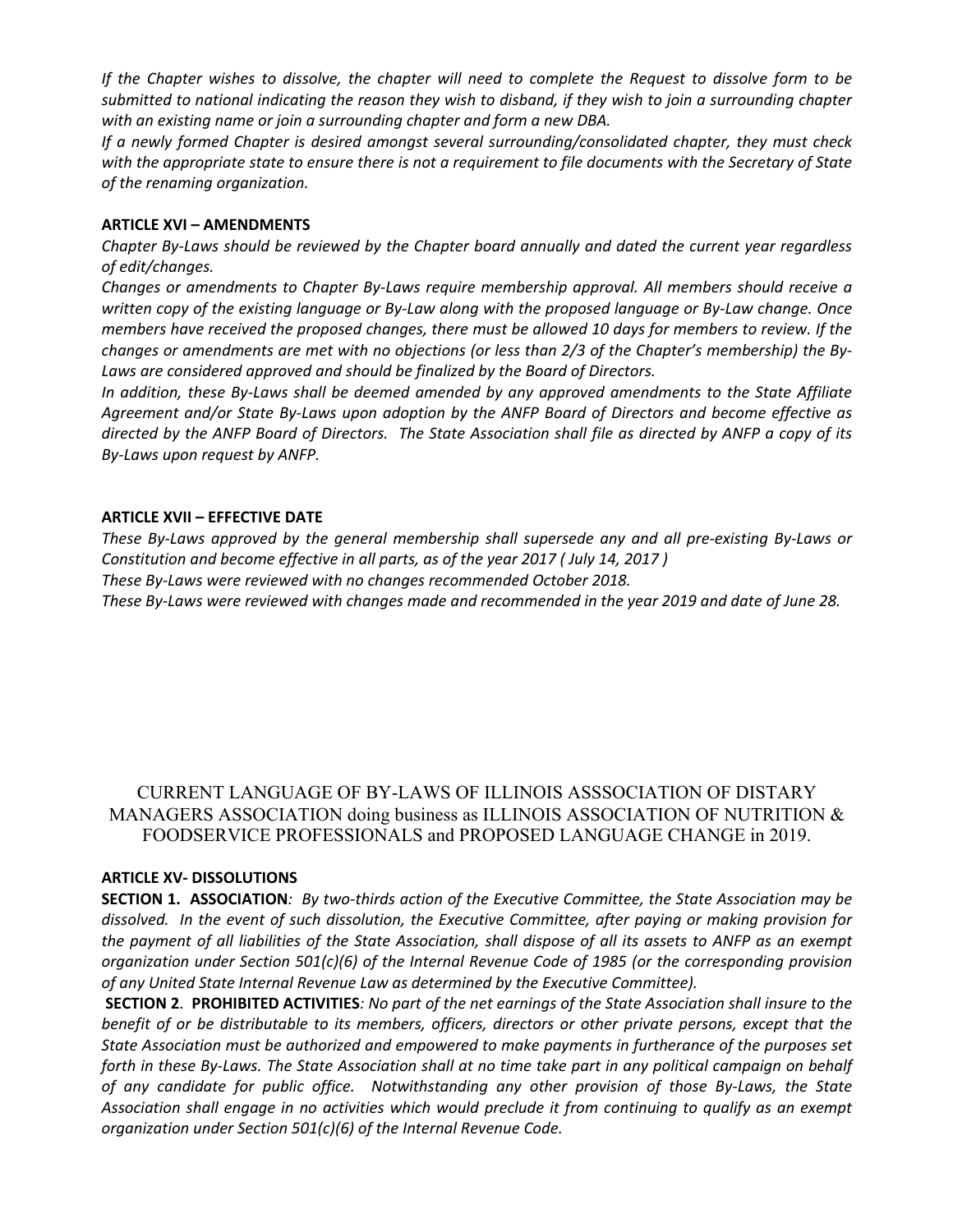#### **ARTICLE XVI – AMENDMENTS**

*Any proposed amendment to these By-Laws shall be presented to the membership for a vote by majority action of the State Board of Directors. These By-Laws, offered for vote electronically, may be amended by the affirmative vote of the majority of the members voting. In addition, these By-Laws shall be deemed amended by any approved amendments to the State Affiliate Agreement and/or State By-Laws upon adoption by the ANFP Board of Directors and become effective as directed by the ANFP Board of Directors. The State Association shall file as directed by ANFP a copy of its By-Laws upon request by ANFP.*

#### **ARTICLE XV- DISSOLUTIONS**

*By two-thirds action of the Executive Committee, the State Association may be dissolved. In the event of such dissolution, the Executive Committee, after paying or making provision for the payment of all liabilities of the State Association, shall dispose of all its assets to ANFP as an exempt organization under Section 501(c)(6) of the Internal Revenue Code of 1985 (or the corresponding provision of any United State Internal Revenue Law as determined by the Executive Committee), along with a final bank statement and other financial documents. No part of the net earnings of the State Association shall insure to the benefit of or be distributable to its members, officers, directors or other private persons, except that the State Association must be authorized and empowered to make payments in furtherance of the purposes set forth in these By-Laws. The State Association shall at no time take part in any political campaign on behalf of any candidate for public office. Notwithstanding any other provision of those By-Laws, the State Association shall engage in no activities which would preclude it from continuing to qualify as an exempt organization under Section 501(c)(6) of the Internal Revenue Code.* 

*If the Chapter wishes to dissolve, the chapter will need to complete the Request to dissolve form to be submitted to national indicating the reason they wish to disband, if they wish to join a surrounding chapter with an existing name or join a surrounding chapter and form a new DBA.*

*If a newly formed Chapter is desired amongst several surrounding/consolidated chapter, they must check with the appropriate state to ensure there is not a requirement to file documents with the Secretary of State of the renaming organization.* 

#### **ARTICLE XVI – AMENDMENTS**

*Chapter By-Laws should be reviewed by the Chapter board annually and dated the current year regardless of edit/changes.*

*Changes or amendments to Chapter By-Laws require membership approval. All members should receive a written copy of the existing language or By-Law along with the proposed language or By-Law change. Once members have received the proposed changes, there must be allowed 10 days for members to review. If the changes or amendments are met with no objections (or less than 2/3 of the Chapter's membership) the By-Laws are considered approved and should be finalized by the Board of Directors.*

*In addition, these By-Laws shall be deemed amended by any approved amendments to the State Affiliate Agreement and/or State By-Laws upon adoption by the ANFP Board of Directors and become effective as directed by the ANFP Board of Directors. The State Association shall file as directed by ANFP a copy of its By-Laws upon request by ANFP.*

*If you have objection to these changes please respond to ILANFP Secretary, Rhonda Smith at scoobypants88@comcast.net or Linda Waite at lwaite@adams.net by October 10, 2019*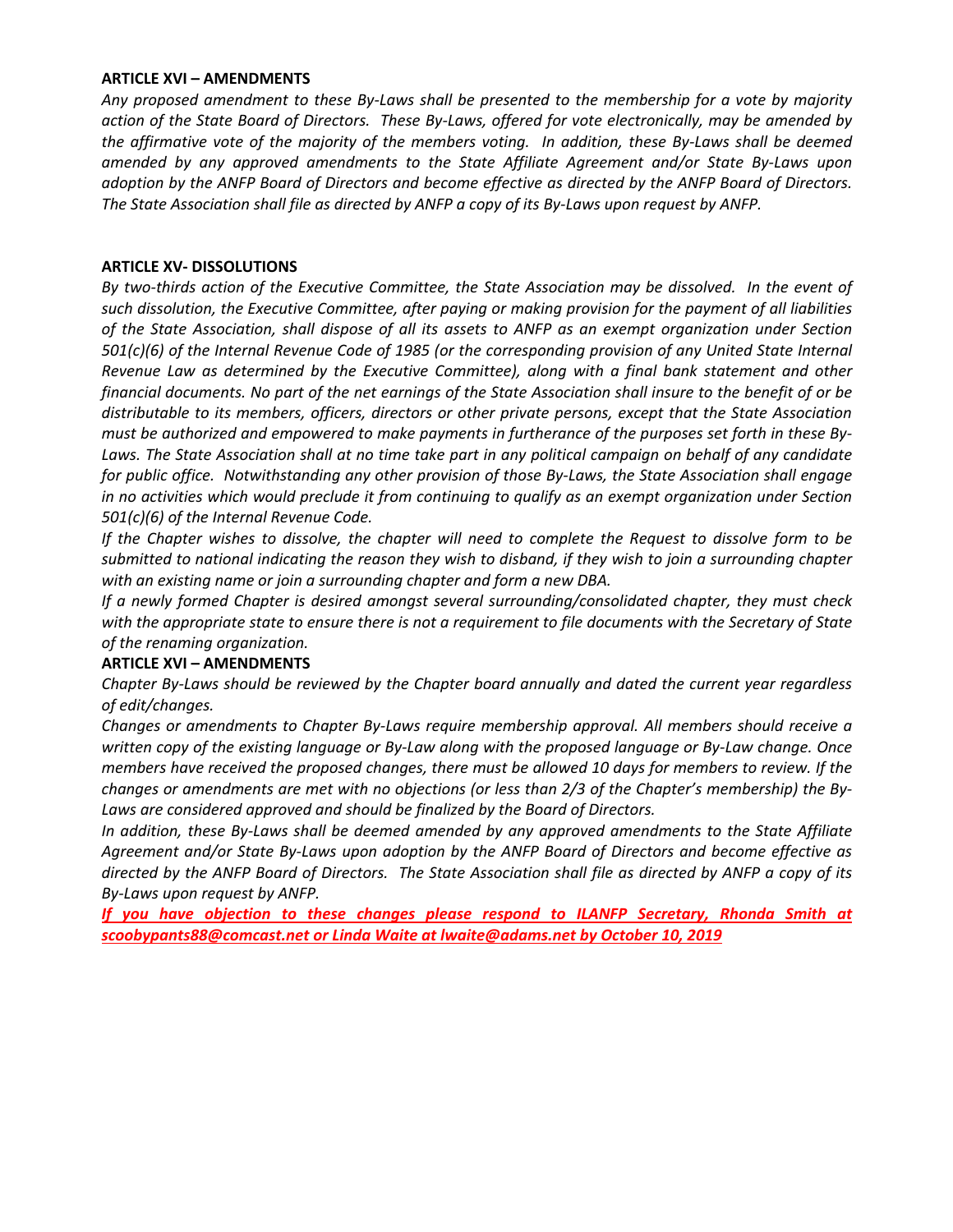# **Summer & Fall ROOTS Roundup**

Published on Oct 03, 2019

Welcome to the Summer  $&$  Fall edition of ROOTS Roundup, a quarterly newsletter containing information about what's happening at ANFP Headquarters, updates from your Government Affairs Committee, and valuable information you can share with your state chapter and leaders.

On July 29, the Opportunity America Jobs and Careers Coalition met with the U.S. Dept. of Ed's Deputy Undersecretary and Assistant Secretary on employers being involved in states implementing the Perkins Act reauthorization bill for career and technical education (CTE). The Opportunity America Jobs and Careers Coalition (OAJCC) supports the bipartisan JOBS Act to allow Pell Grants to be used for short-term training and credentialing programs.

ANFP scheduled JOBS Act meetings with 2 Senate offices, attended another Senate meeting, and participated in larger House and Senate briefings.

ANFP submitted comments to the U.S. Labor Dept. on August 26 in support of rule making to create Industry-Recognized Apprenticeship Programs.

ANFP is working diligently with its Chapter leaders in promoting the value of ANFP-PAC and gaining support of its initiatives at chapter meetings. As of August 29, ANFP-PAC has \$7,748 cash on hand! Thank you to those who continue to support this fund!

On September 12, 2019, Joyce Gilbert, President & CEO, submitted comments in response to the Centers for Medicare and Medicaid Services (CMS) proposed revisions to Medicare and Medicaid long-term care requirements that CMS has identified as "unnecessary, obsolete, or excessively burdensome."

ANFP thoroughly vetted this proposal and provided its comments, on behalf of all our members, to help maintain the standards and integrity of our CDM, CFPP credential in the CMS PROPOSED rule making.

ANFP strongly urges that the requirements §483.60 (a) (2) for the director of food and nutrition services remain unchanged or be slightly modified per our suggested language.

What's next? CMS will review and thoroughly vet these comments before any decisions and rule changes will be made, as this is a common political process.

ANFP will keep members abreast of any updates as they become available.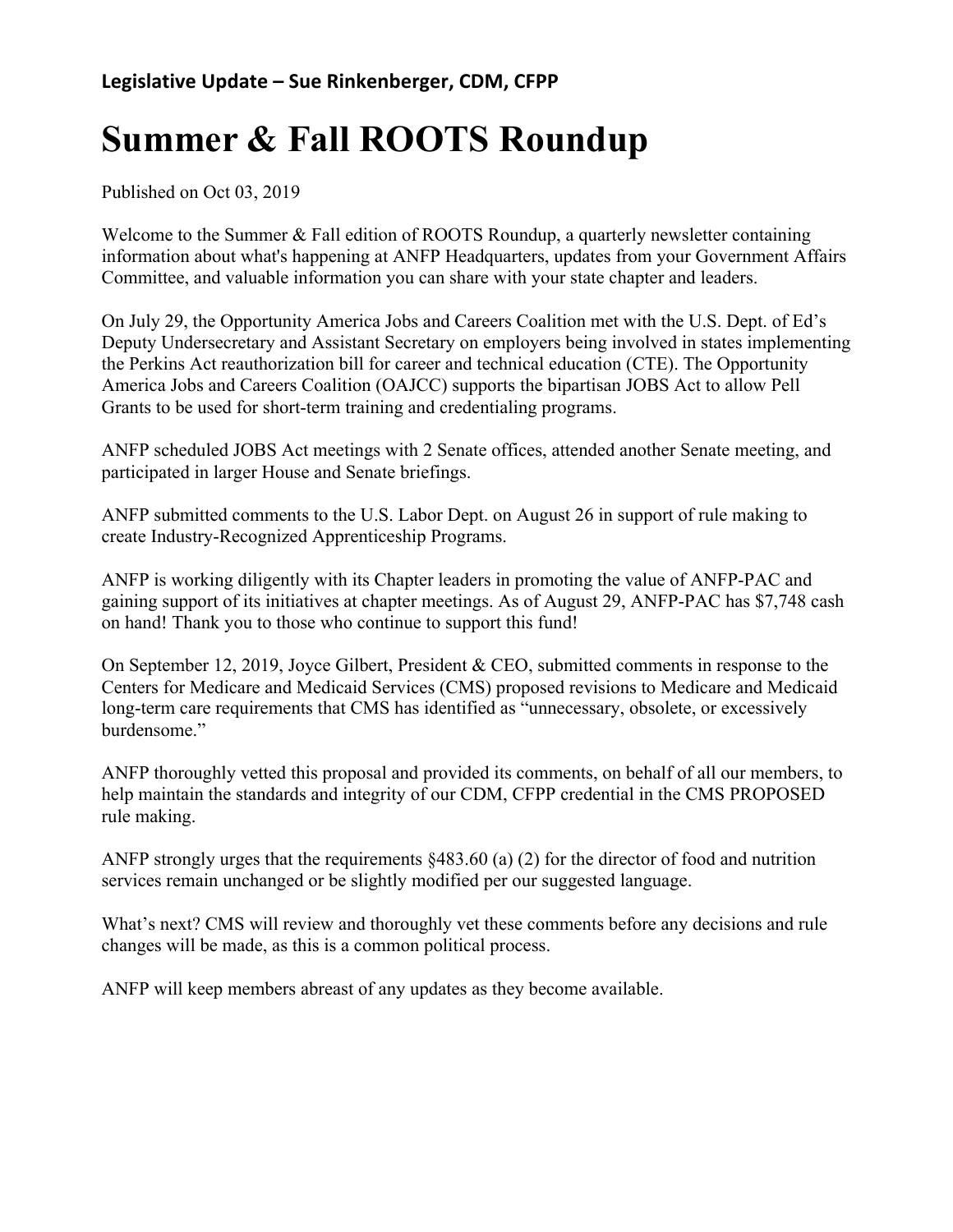# **2019 Illinois Association of Nutrition & Foodservice Professionals**

### **Board, Chair and Co-Chairperson Sample Ballot Voting Instructions:**

**1. Current CDM,CFPP Membership ID # \_\_\_\_\_\_\_\_\_\_\_\_\_\_\_\_\_\_\_\_\_\_\_**

- **2. Vote for one in each category**
- **3. Return to Teller**

#### **President-Elect**

**\_\_\_\_\_\_\_\_\_\_ Rosalind Davis CDM/CFPP** currently IANFP President and has severed on multiple Board Committees.

**\_\_\_\_\_\_\_\_\_\_\_\_\_\_\_\_\_\_\_\_\_\_ Write in**

### **Secretary**

**Donna Windham CDM/CFPP** works for Aperion Care Hidden Lake and has been a member of ILANFP for several years.

**\_\_\_\_\_\_\_\_\_\_ \_\_\_\_\_\_\_\_\_\_\_\_Write in**

#### **Treasurer**

**\_\_\_\_\_\_\_\_\_\_ Jennifer O'Day CDM/ CFPP** has worked for Pleasant Meadows Senior Living, 11 years. She has been certified for 9 years and has worked in the foodservice industry over 17 years.

**\_\_\_\_\_\_\_\_\_\_ \_\_\_\_\_\_\_\_\_\_\_\_Write in**

**Treasurer-Elect**

**\_\_\_\_\_\_\_\_\_\_ \_\_\_\_\_\_\_\_\_\_\_\_Write in**

**Program Meeting/Speakers Chair \_\_\_\_\_\_\_\_\_\_\_\_\_\_\_\_\_\_\_\_\_\_ Write in**

**Vendor/Expo Chair**

Tammy Cooper CDM/CFPP currently Vendor/Expo Chair and has been an active member of ILANFP for several years.

**\_\_\_\_\_\_\_\_\_\_\_\_\_\_\_\_\_\_\_\_\_\_ Write in**

**Recognition/Awards Chair**

**\_\_\_\_\_\_\_\_\_\_\_\_\_\_\_\_\_\_\_\_\_\_ Write in**

**Newsletter Co-Chairperson**

**\_\_\_\_\_\_\_\_\_\_ Rhonda Smith CDM/ CFPP** currently ILANFP Secretary, President-Elect and has served as Fundraising Chairperson. Been in the foodservice business for 30 plus years and certified for 23 years.

**\_\_\_\_\_\_\_\_\_\_\_\_\_\_\_\_\_\_\_\_\_\_ Write in**

#### **ABSENTEE VOTING**

If you are unable to attend ILANFP Fall Workshop and wish to vote in this election please contact Rhonda Smith, ILANFP Secretary for ballot at: 188 W. Imboden Dr., Decatur, IL 62521 and then return to her by October 6, 2019.